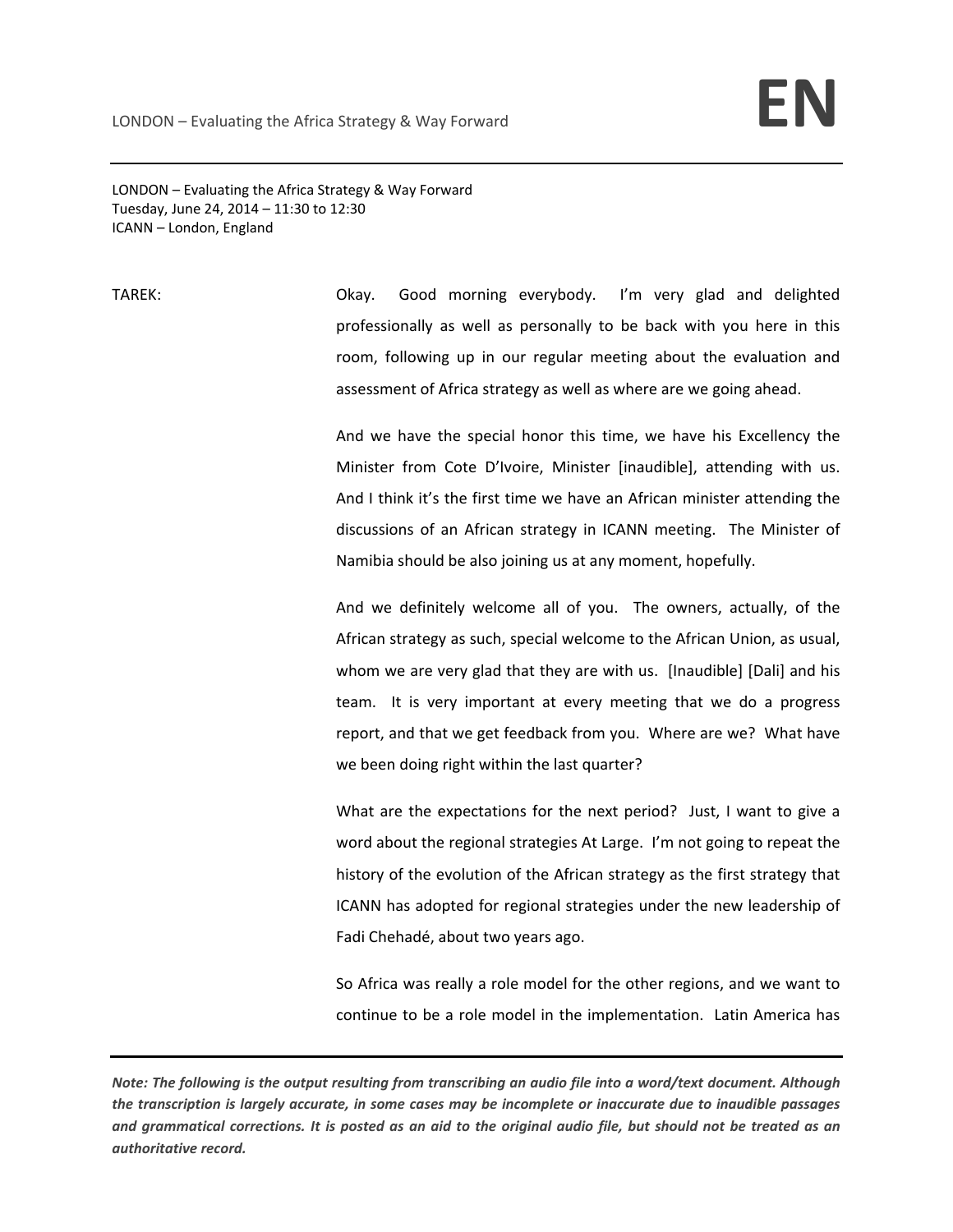been following as well as the Middle East and other regions. And I think this fits now very well within our overall strategy within the global stakeholder engagement team with Sally Costerton and myself.

And also the work that the public responsibility panel was been recommending, last full chaired by [inaudible]. Not recommending not only for Africa, but for the whole public responsibility of ICANN, and we have a session for that tomorrow at 1 PM in this room as well. So with these words, we look forward to a successful dialogue.

We are here to hear from you, feedback, and to learn, and to listen definitely to valuable input. And we look forward to a valuable discussion. With this, I produce my colleague, to my right, from the [inaudible]. He will be presenting the agenda, then Pierre will give progress report, and then will start by asking His Excellency, the Minister, to say a few words after Pierre finishes, and then we'll open the floor for the discussion.

Thank you very much for coming this morning and joining us, and we look forward for a fruitful session.

UNKNOWN SPEAKER: Yeah. Again, [inaudible]...colleagues and fellow countrymen. I would like to welcome you all to this African strategy session. Quickly, just to go through the agenda this morning, thank you to Tarek for those opening remarks in welcoming us. We are going to ask for one, Dr. Tarek has done the background of the strategy. We'll get updates on the Africa strategy, which will be my colleague here, Pierre Dandjinou.

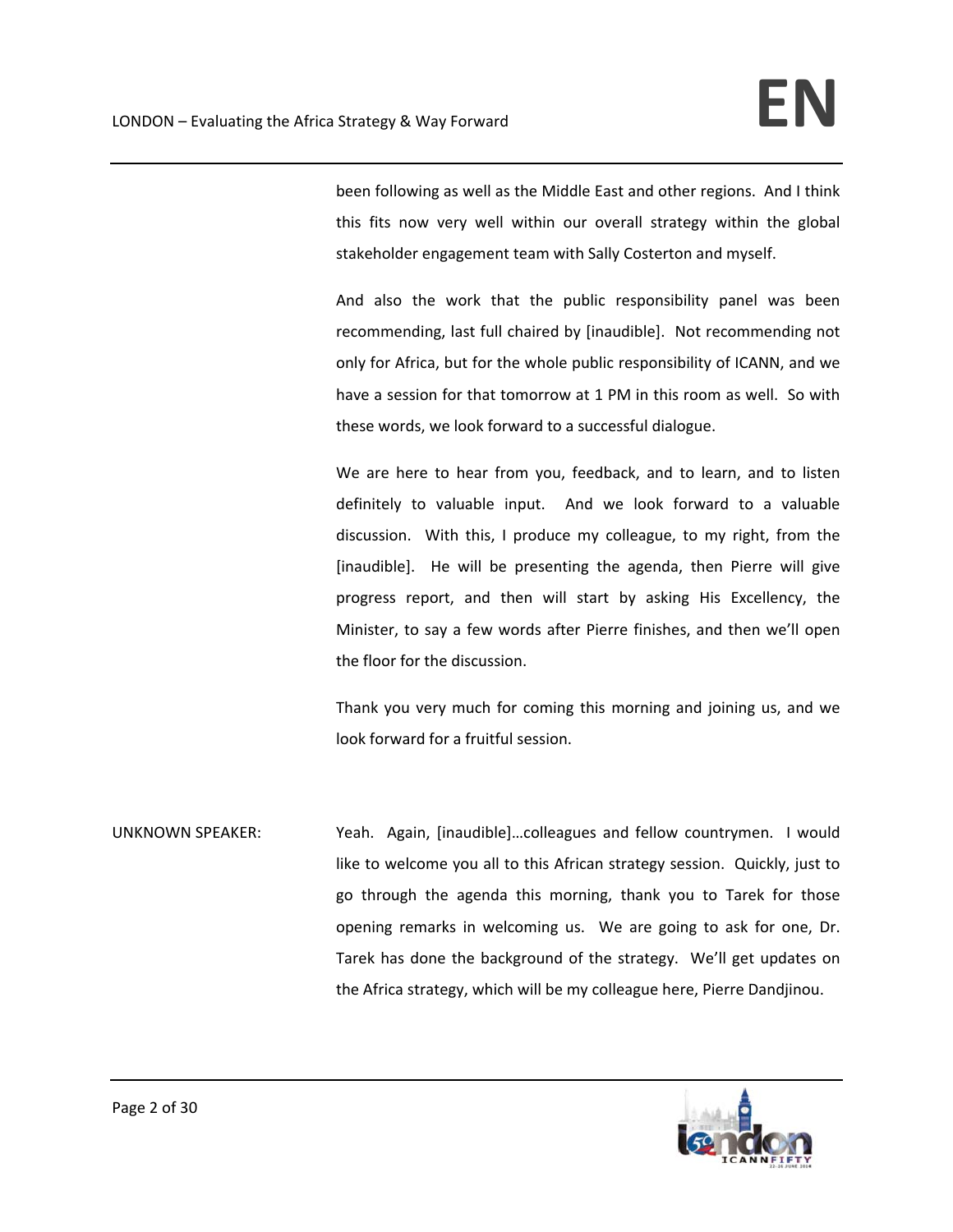Then we'll have a panel discussion whereby there is going to be some sharing of thoughts, ideas, and views on this. And the panel will give us five minutes each of their views, thoughts, and that will be Mohammed [inaudible] and Dr. [Ni]. And then after that, we'll go into the inter-Africa partnerships.

This is very key that we start identifying problems of partnerships on the continent, which we clearly don't have in place. And then currently we only have a working group, you know, on the Africa strategy but we need to move forth in establishing of a steering committee, which will be given more guidance and direction on what and where we need to go.

Then we will then go into the ICANN social responsibility program, how that can be cascaded into the rest of the continent, and the beneficiation of. And once we've done with that, we'll go into questions and answers. Without waste of time, I'm going to ask my colleague Pierre to take us through the updates on the Africa strategy. Thank you.

PIERRE DANDJINOU: Thank you very much [inaudible]. And a very good morning to everyone. As Tarek said, we'll definitely, we now are providing kind of updates at every ICANN meeting, about the strategy. But also we, of course, like to hear from you, because we really need to involve the community, and this cannot be done without the community, obviously.

> So I'm going to take a few minute to take you quickly through these slides. That really tells what we've been achieving after, I would say, after one year that we now [inaudible] possess. I would like also to find

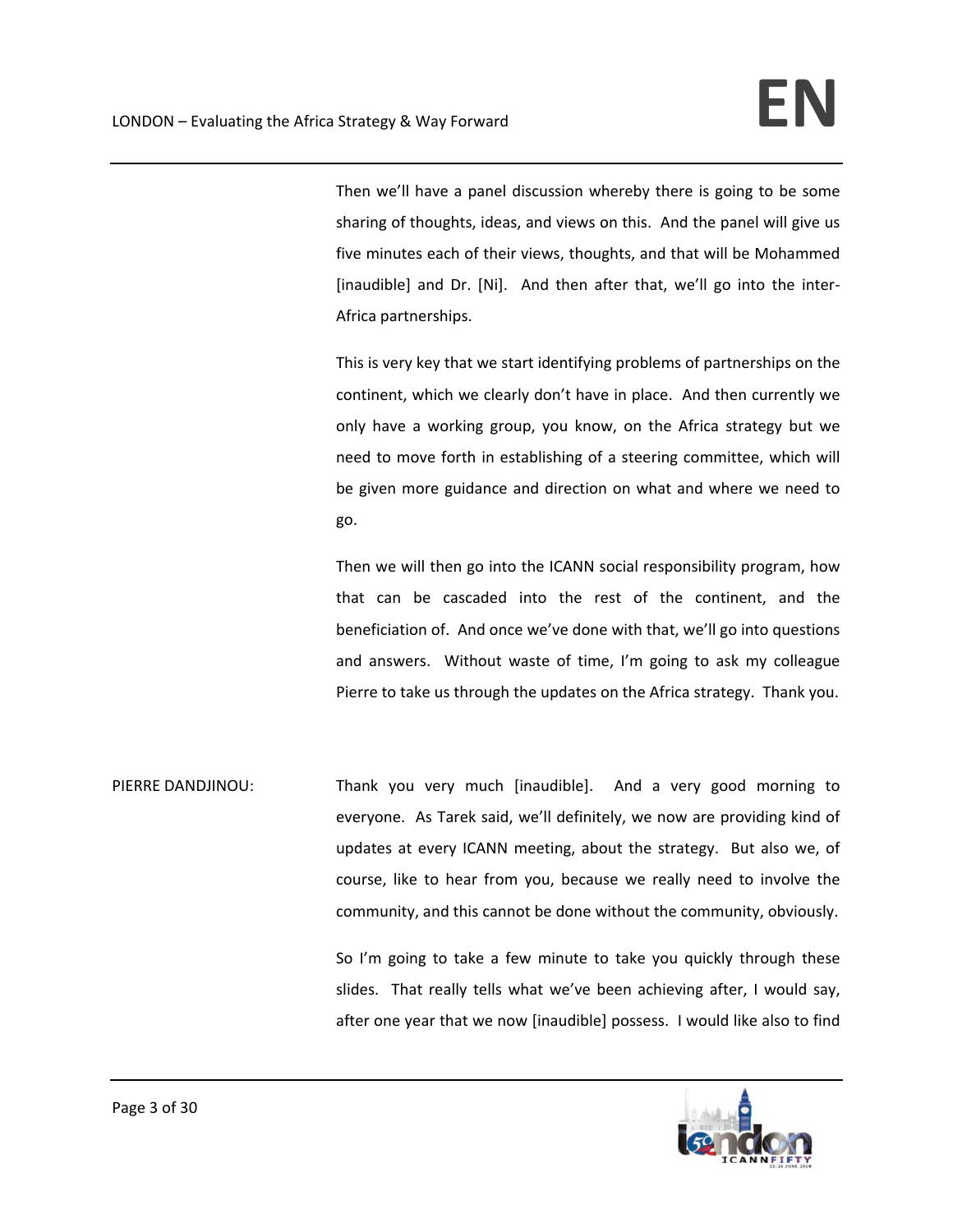those who contributed to this, and I see some, a couple of friends of Africa. I see George Sadowsky, Board member. He has been with us for so many years.

And then I think George is an African, and I think from 1997 he has been with us. And he has been assisting or supporting. Many other friends are around from the Board, there are supposed to be coming, I think currently there is a Board meeting. Oh, Sébastien is around. Sébastien [thank you very much]. Sébastien always tell me, "I am your man, and whenever you want me to go, wherever, to deliver anything, well I'm ready for that."

Thanks so much for that. And so many friends around here. Thank you all of you. Well, what have we done so far? That is the most important part of it. We [inaudible], we do have a few statistics that we wanted to share, so that, as a way of background, well, you know.

Well, Africa, 1.3 billion. ccTLD, we do have 54 of them. L-Root copies, nine so far, but we still have two or three in the pipe. DNSSEC deployment is going on, we put 12 but actually only four African countries have signed the zone file. We do have eight that are really under the process, because we did launch a few programs, and this is happening.

ICANN accredited registrars, seven as today in Africa. We will be coming back to them certainly, seeing how far, how they are doing. ICANN staff, yes, we put that also as a statistic, three for the moment. We plan to have more.

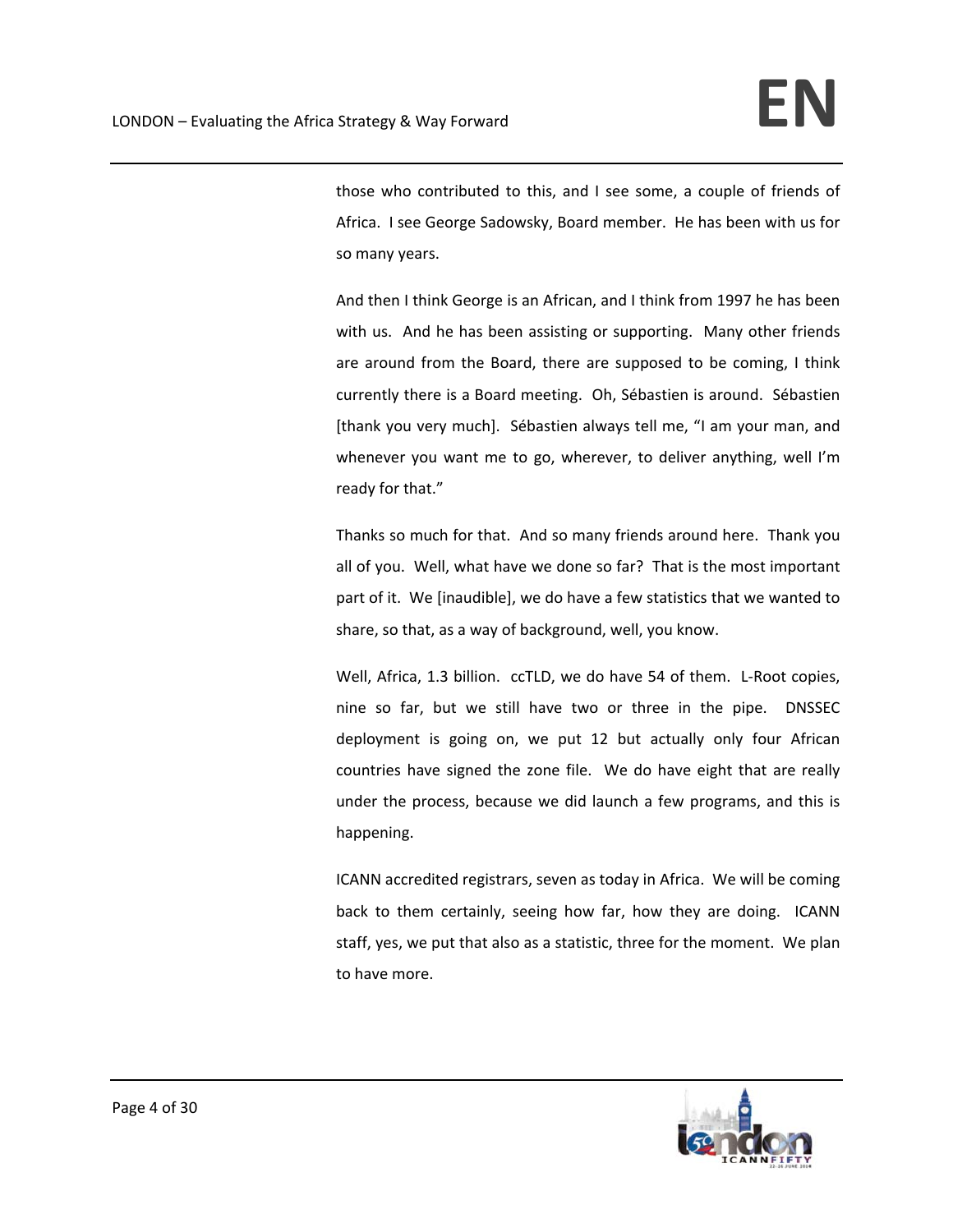GAC representatives, to this day, well 29 formal members. We may correct those figures, but that's what you have so far. ccNSO members, 33 and we do have AFTLD in Africa that normally take care of the ccTLDs in terms of capacity building. Well the largest ccTLD by domains, dot ZA. Then we do have… Within GNSO we do have four registrars that contribute regularly.

Now, flagship projects we call them, but definitely those projects derive from the Africa strategy. The Africa strategy has got eight strategic objectives. And then having translated into programs and projects. Projects are so many of them So the Africa strategy, in fact what you have so far is about, you know, three years in a period of implementation.

And that we are certain that okay, ICANN will be supporting. So what we did was make sure that we concentrate on a few projects, and that really could make a difference. So, for financial year 14, the flagship projects have been, well the first of them is the DNSSEC Roadshow. Now it has become popular. We've been to 12 African countries, now people have been trained, and we are seeing some progress there.

But we have yet to continue to deepen this sort of thing because they some demand, and we are working on partnership with a few other institutions on this DNSSEC. We do need some expertise on that. All right, now we have [inaudible], who is the chief consultant, but really we would like to be doing more. So we would like to have more and more people involved on that.

And I'm happy to talk on that later. Well, we also, one of our programs is the exchange program. Exchange Internship program, so definitely

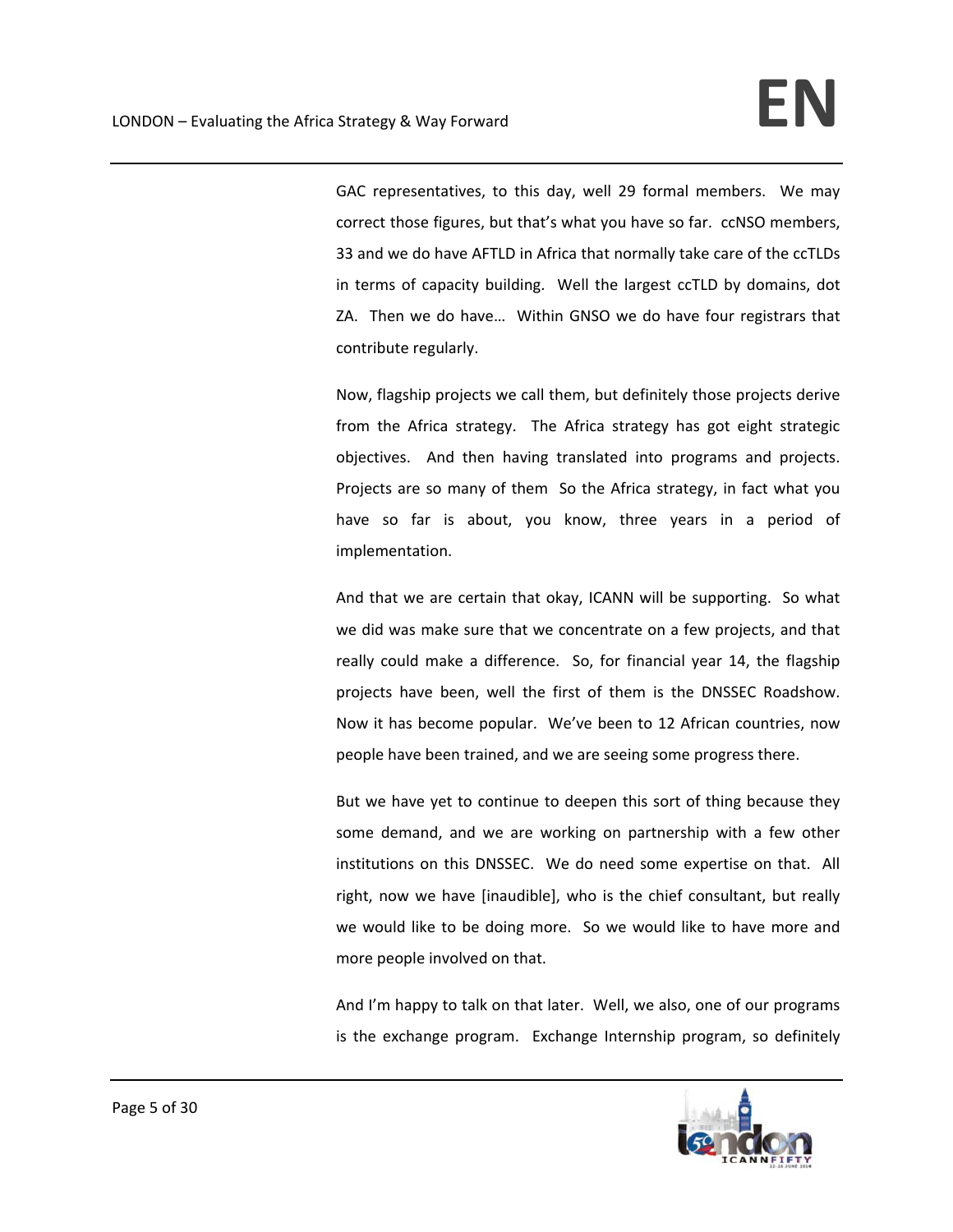what is behind this. One of the recommendations of the meeting now, I mean, you do know that we had the meeting in [inaudible], and that meeting was, we need to expose, you know, African registrars. And we need to grow the business, and why we are doing this is to see how best, you know, to conduct this business, and what business plan you have.

So what we did was discuss with global registrar, those who are either experienced, and well, we managed to have them accept, they agree, to have a few, you know, Africans, coming from registries and registrars, who can go in a kind of internship. So right now, we are ready to have six African move to those partners. Of course, the partners are Afilias. Afilias in Canada, they are ready to have two Africans, the program is already there.

ICANN will be supporting this and it should be happening, they were supposed to start by end of June, but that one is quite concrete. IP [Nero] from Singapore, is also accepting people. So they have been selected and they will be going as well. And then AfriNIC from France will be accepting two interns for a start. We need to continue this anyway.

Also we've been supporting countries. For instance, one of the things we noticed when we actually started a year ago was, when we engage but I'm going to talk about this, because engagement knows, stakeholder is 40% of our time. So my mind, that's exactly what they are doing. One of the things that countries have been telling us is the country, the ccTLDs.

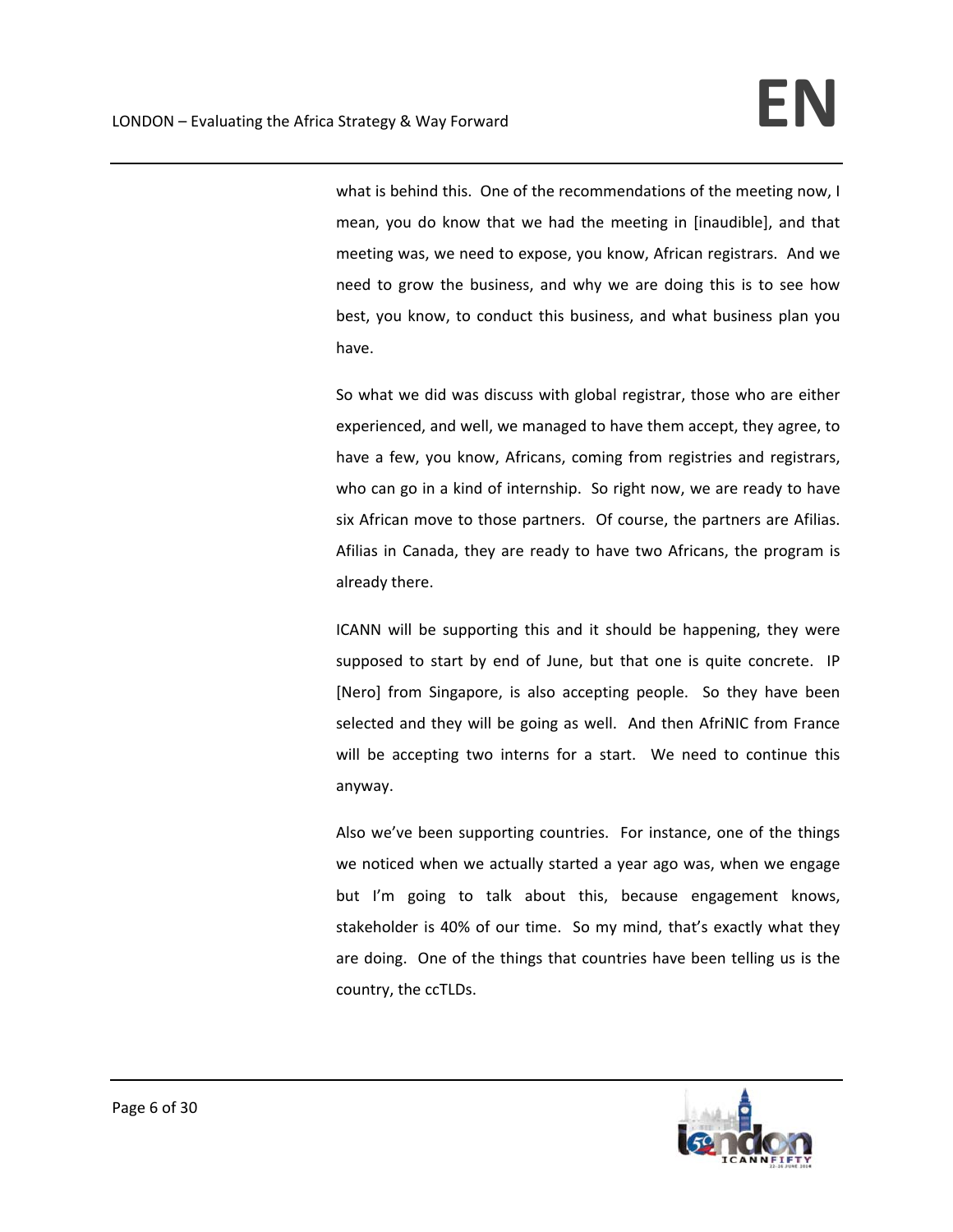You know, some of them suddenly discovered that this ccTLD was being managed either outside of the country, either by a person that they don't even know, they don't know about. So they really wanted to have a say in that. So they say, "Okay, what do we do to be part of this ccTLD?"

There are issues about, you know, the delegation in Africa, and that came high, you know, and I was not really suspecting this. So we actually as ICANN provide some, what I would say, policy advice on these things and to see best how to understand the procedures, and make sure that whatever the relegation you are asking for, you really understand what you mean. Because sometimes, it's just about transferring, you know, this thing, but it's also about building consensus on a national level because ICANN really does not get into those, you know, discussions per se.

ICANN stick on procedures, and then IANA does what it has to do. But this country need to understand. We also build some sort of partnership, and then we'll be working with AFTLD, we'll be sponsoring with the DNS forum, by the way which started in Africa, this DNS forum, you know, a culture I would say that now we are actually replicating everywhere.

We started in Durban, we'll be now in [inaudible], from seven to nine. We sponsor those forums, but we also contribute, and then we send experts there. So this is going to happen in [inaudible]. We have partnership with ISOC on these things. And then one other thing we are finding, we are trying to push forward is this, what they are calling study on African ccTLDs.

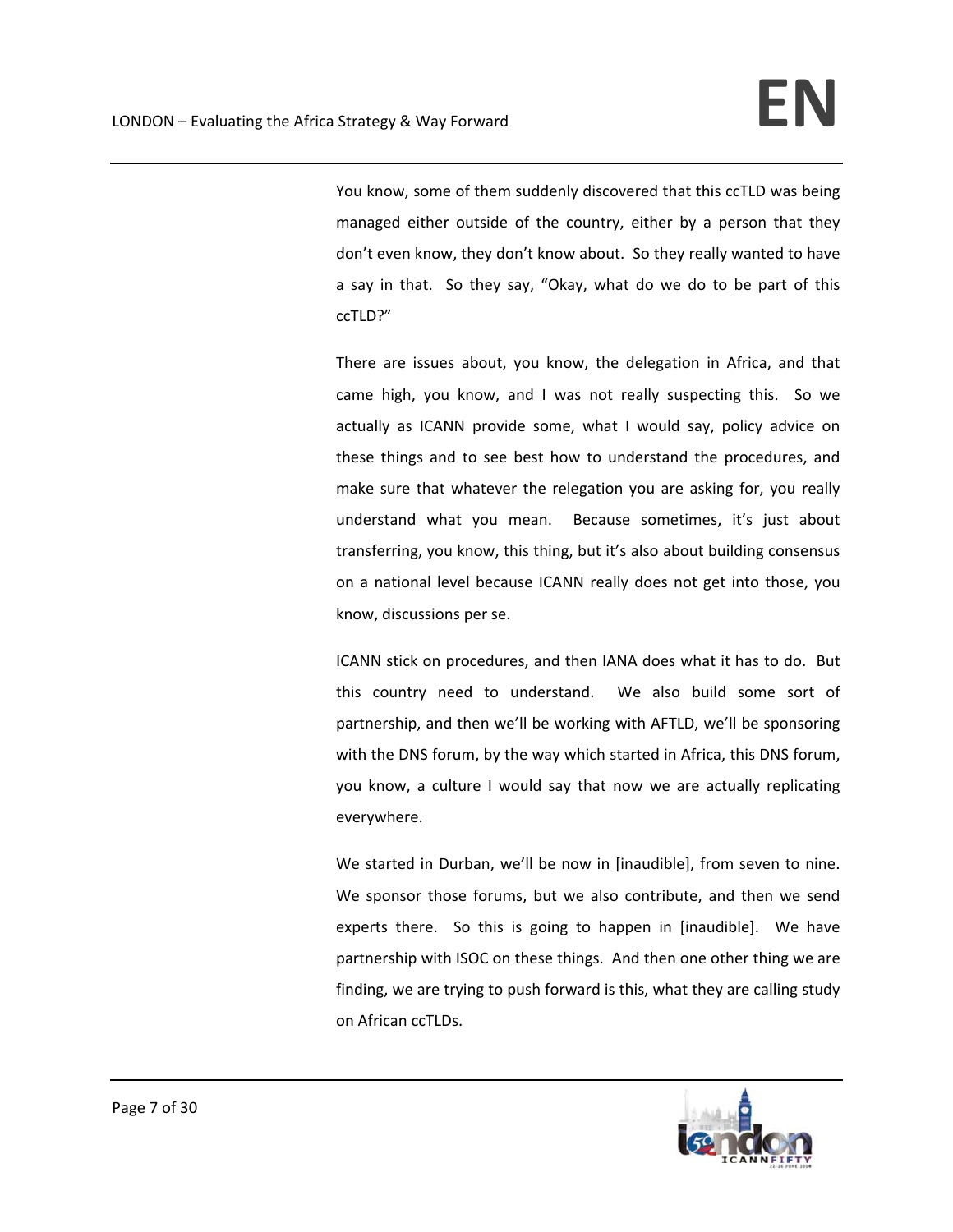Today, I cannot really tell you exactly, I mean how many registrants we do have in Africa. How the ccTLDs are performing, how the registrars are performing in Africa, we don't know exactly. We don't have the figures. What we do know, of course, is that there are places where, okay, 10 million in terms of population, you only have 600 registrants, which is not good. We should be doing better.

This is something we really want to, to contribute, to change. Now, this financial year 14, which is ending this  $30<sup>th</sup>$  of June, the few things we did, we of course sponsored some of the regional meetings, IGF. We also will be sponsoring IGF Africa, which is also in [inaudible], from 10 to 12. And we contribute, we are shipping some people there to actually contribute.

So these things we are doing actually. And for communication with the community, we do have a website around, newsletter or so. I have to admit, we are not really, I would say, the submitting those, you know, because I keep on hearing okay, we don't know exactly what you guys are doing.

This, of course, I think we are not really maybe communicating the way we have, but definitely things are happening. We have been producing this updates, and also updates, specific updates on Internet governance in Africa. So we would certainly be submitting these things much more.

I don't want, we do have outreach activities, you know? In different countries. We have country mission, where we meet with different stakeholders. But the idea for us is to, of course, expose them to ICANN, but also make sure that there is an informed participation from Africa. I'm so glad to see so many people coming from the continent.

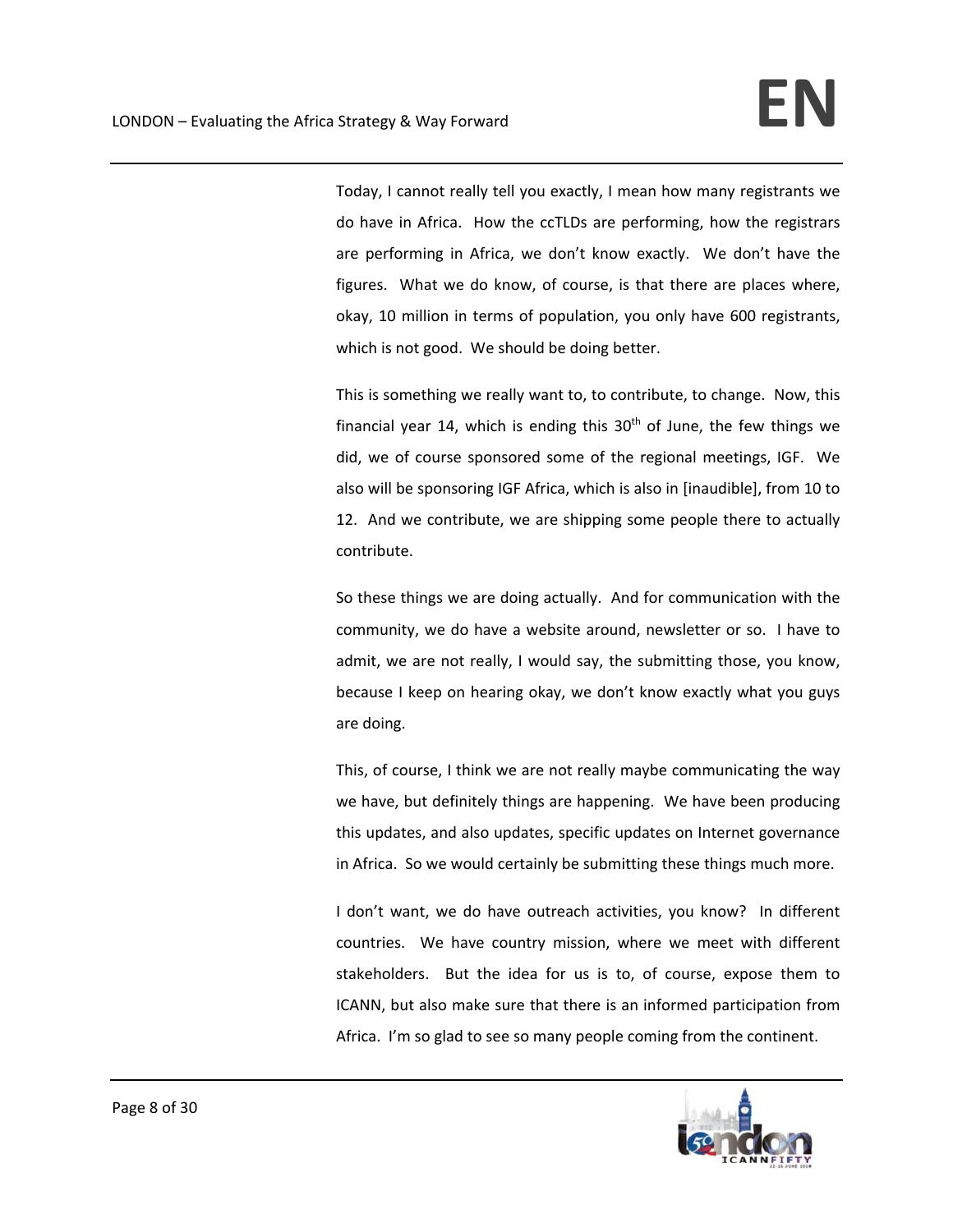And the [layer], I would like us to be now is to be contributing seriously, to be part of the working groups, to be in leadership position when it is possible, to really contribute. Not to just come and then, okay, what things are doing, you look at them. But you should also contribute. So we would like to be hearing more and more of people contributing to the, whatever ccNSO, GNSO, or any of them, or the GAC for instance.

Sponsoring, yes, we've done some of those. [Inaudible], AfriNIC, FTLD, [inaudible], we actually contribute to those because we believe, we really needs to, capacity building is key to this strategy. Now, to move forward, financial year 15. Of course, we will continue with some of these programs. There is one program we would like to launch which is the DNS incubation.

This is key. We now have a kind of mapping of most of the I‐hubs in Africa. We met many African developers. We do want to actually and see some of the DNS business, population, whatever there. So we already have a [inaudible] document that's available. And that we will certainly be approaching some of these institutions to help us, you know, with this pilot, you know, incubators.

Of course, we started in the DNS award, certainly ICANN 52, Africa will be also giving this award. IDN-Africa, as well we would like to be working on. And I would like to rely on my [inaudible], supposed to be advice, the VP for Arab countries, and then he should be around. We really want to have a partnership there and work on IDN Africa, because today we don't have any, and we don't have any team, any working on those things.

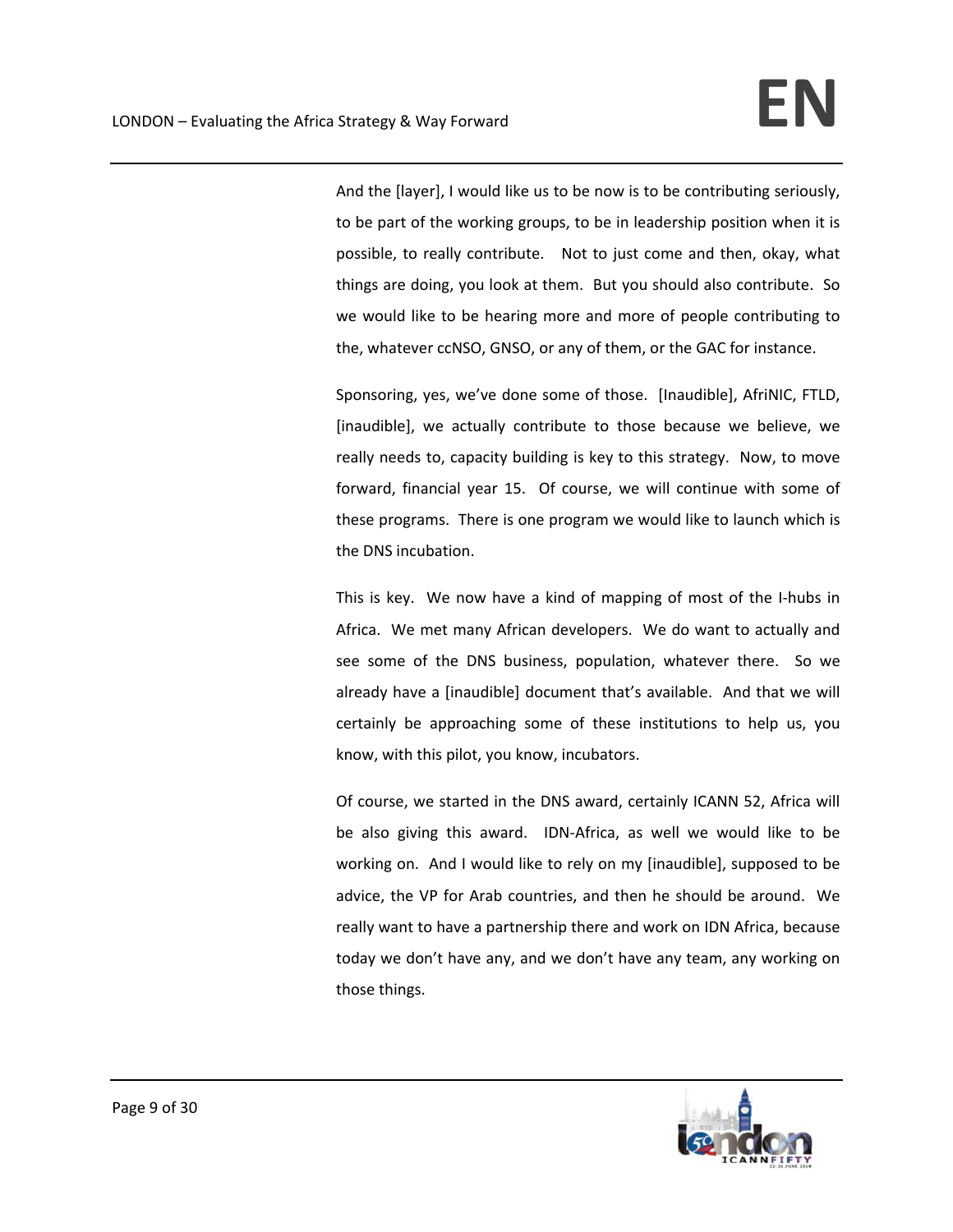So we would really like to be doing these exactly. So this are going to be key for us. Of course, we continue with the engagement, governments, business sector. So one of the things that we notice also is that business sector is not well represented, okay? So we would like to be moving, because maybe I didn't stress on it.

The Africa strategy is not just about coming and participating. It's about transforming Africa. It's about making sure Africa really play the game, because we are not playing the game, in terms of having the business in the industry in place. You see? In terms of having that business, which actually allows you to be coming here, with that sponsoring, because that's what I keep on saying.

We don't need to be, I mean you got sponsored, and then next meeting you're not sure. So how do you sustain your activity with that? So, if you have this market, this industry in Africa, I'm certain that we would definitely will see why it's good to be here, what we are getting out of this.

We did have a very important workshop two months ago in Africa. It's about domain name, the whole intellectual property rights for that. And the [inaudible], you know how do you differentiate between your domain names, and [inaudible], you know, and how do you actually protect whatever rights is attached to this? And how do you also deal with dispute resolution in Africa?

And that was first time we did have, you know, IP lawyers attending our sort of Internet IT meetings, and it was quite great. So we might be starting a network of, you know, IP lawyers, you know, in Africa. And

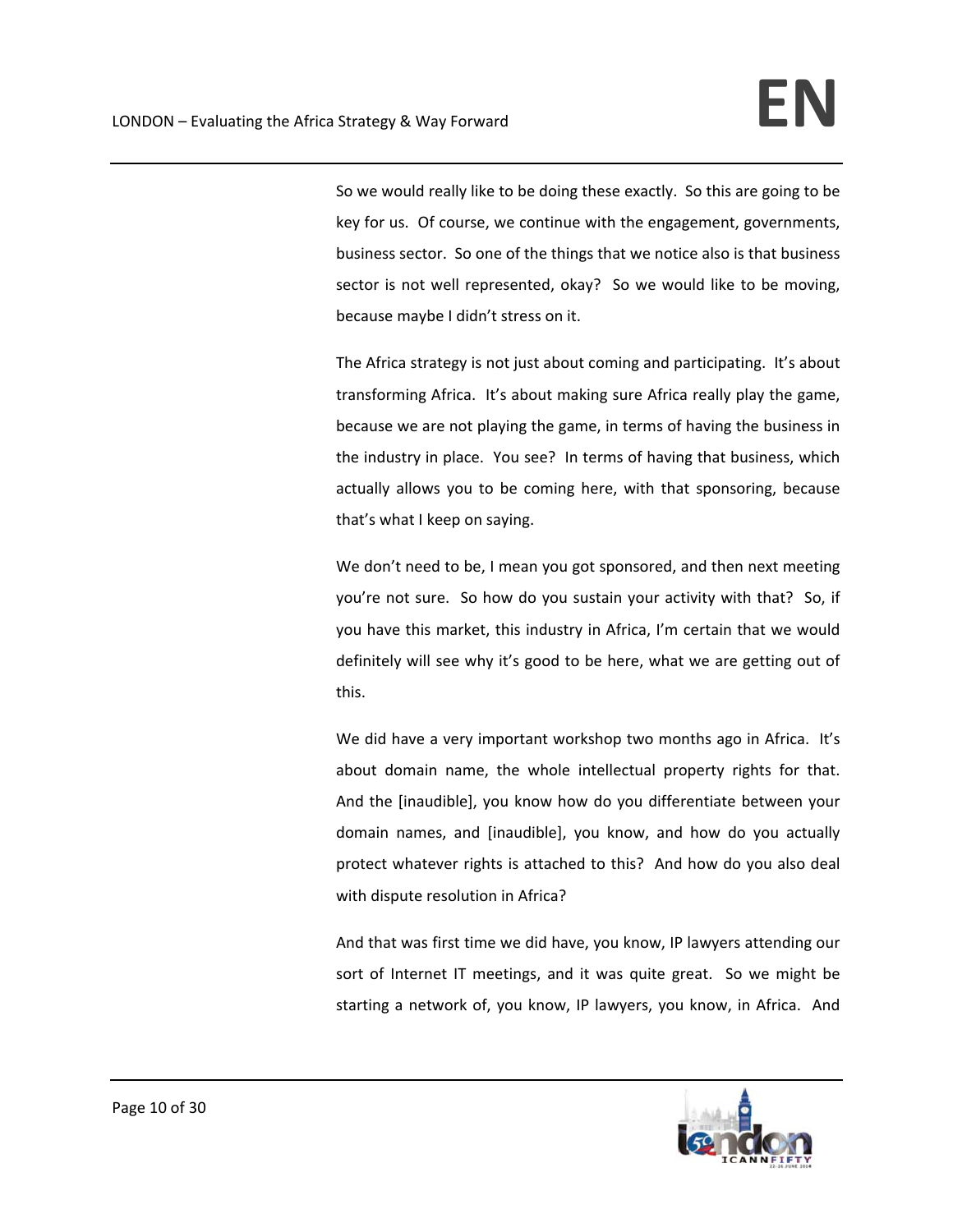there we're actually discovering this domain, I mean, you know, the domain name is actually quite a good thing.

So we would like to be championing some of those initiative, you know, in Africa. This is basically what we have been doing. I'm not going to get into details on the [inaudible] mission, and what we were [there]. But, there is a lesson to be learned here. Now, having say that, maybe to conclude briefly.

After one year of kind of implementing this, thanks to, of course, ICANN's contribution, we notice something. It has to be down in terms of partnering with you guys, with African institution as well. We do believe that there is some opportunities on the ground, that are [inaudible] from [inaudible].

I approach him, for instance, I said, "Well, [inaudible] you have so many good ideas, you know, on how to build capacities. You've been working with Dr. [inaudible], for instance. You did it. Your ccTLDs seem to be one of the more stable. Well, why don't you contribute to the [inaudible] Africa?"

Of course, [like he] sharing this thing. Of course, I told him [inaudible], this is about the working market in Africa. So, how is [inaudible] going to share whatever [sphere] they do have there, and from South Africa? And how do we really take from, in Nigeria that has been doing a tremendous work, you know, for the last, you know, years. And there is reason for that.

So, we do need to build these sort of capacities, but we need those partnerships, we need to know what every one of us is doing, and how

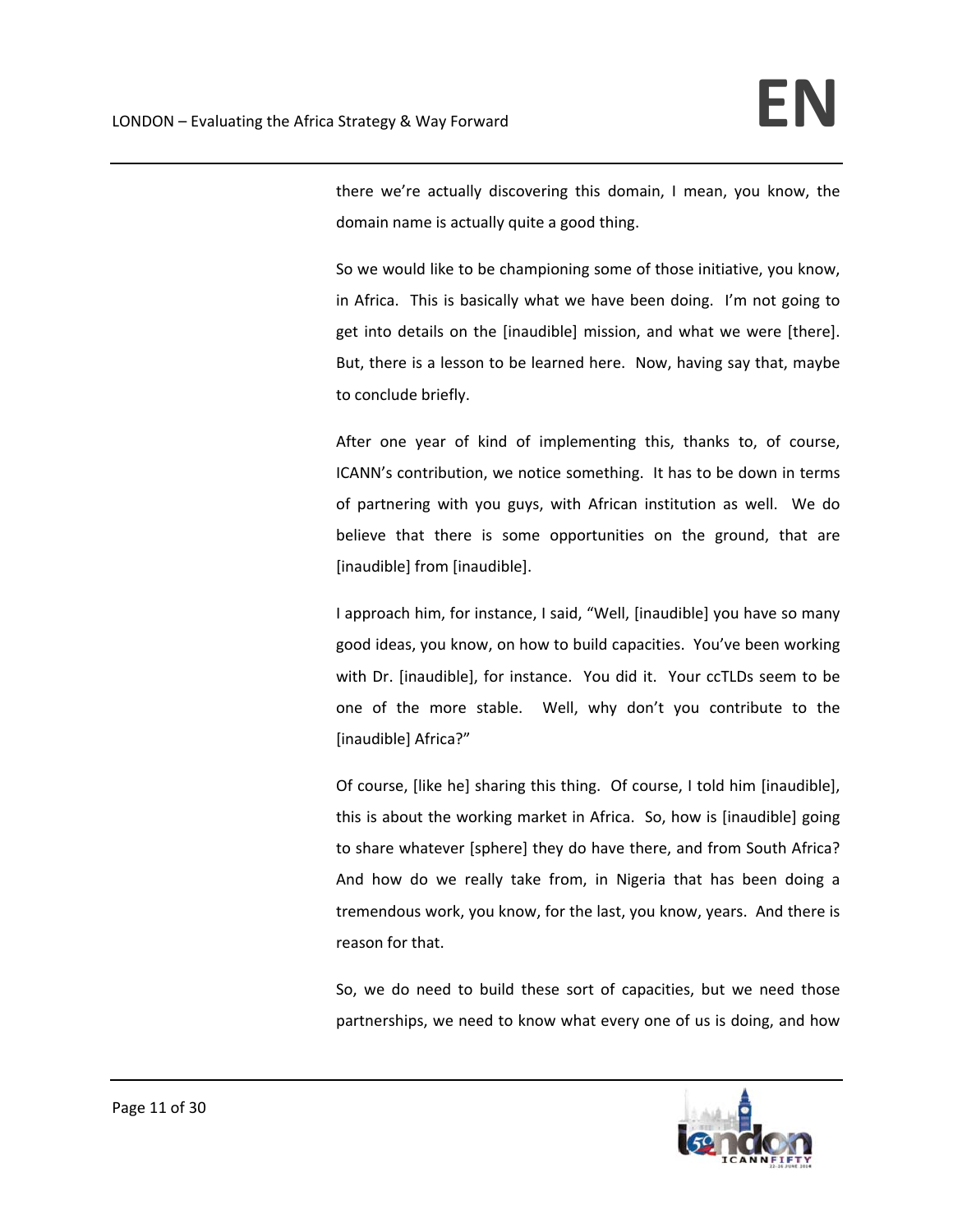we built sort of a partnership. So this is what it's all about. And then also, how do we sustain this? ICANN is nothing, it's forever.

At least ICANN strategy for Africa and for three years, you know, how do we sustain all of this? We need to think about those. So these are some of the lessons that we learned that we need to move forward, we need to engage the business community on that. I'm also glad that the government are more and more being, you know, are being approached well.

When are you having DNS roadshow in my country? And coming from ministers, I'm so glad that they should also, you know, have the sort of request for us. So Minister, I am happy that you are here. [French]

So thanks for your attention and then I'm open for questions, and so leave it to [inaudible] for rest of program.

UNKNOWN SPEAKER: Thank you. Thank you Pierre for setting the scene. And I think the scene has almost presented challenges that we have ahead of us. I have just been reminded that I have done something that not even my former president did. He never took things for granted. He religious introduce himself, even though he was known, referring to President Mandela.

> My name is [inaudible], I'm the CEO of [ZDCR]. So that you know who is sitting in front, you know? I am, before I make further comments to this presentation, I would like to ask the Honorable Minister from Cote d'Ivoire, for short remarks on his observation. Sir, please.

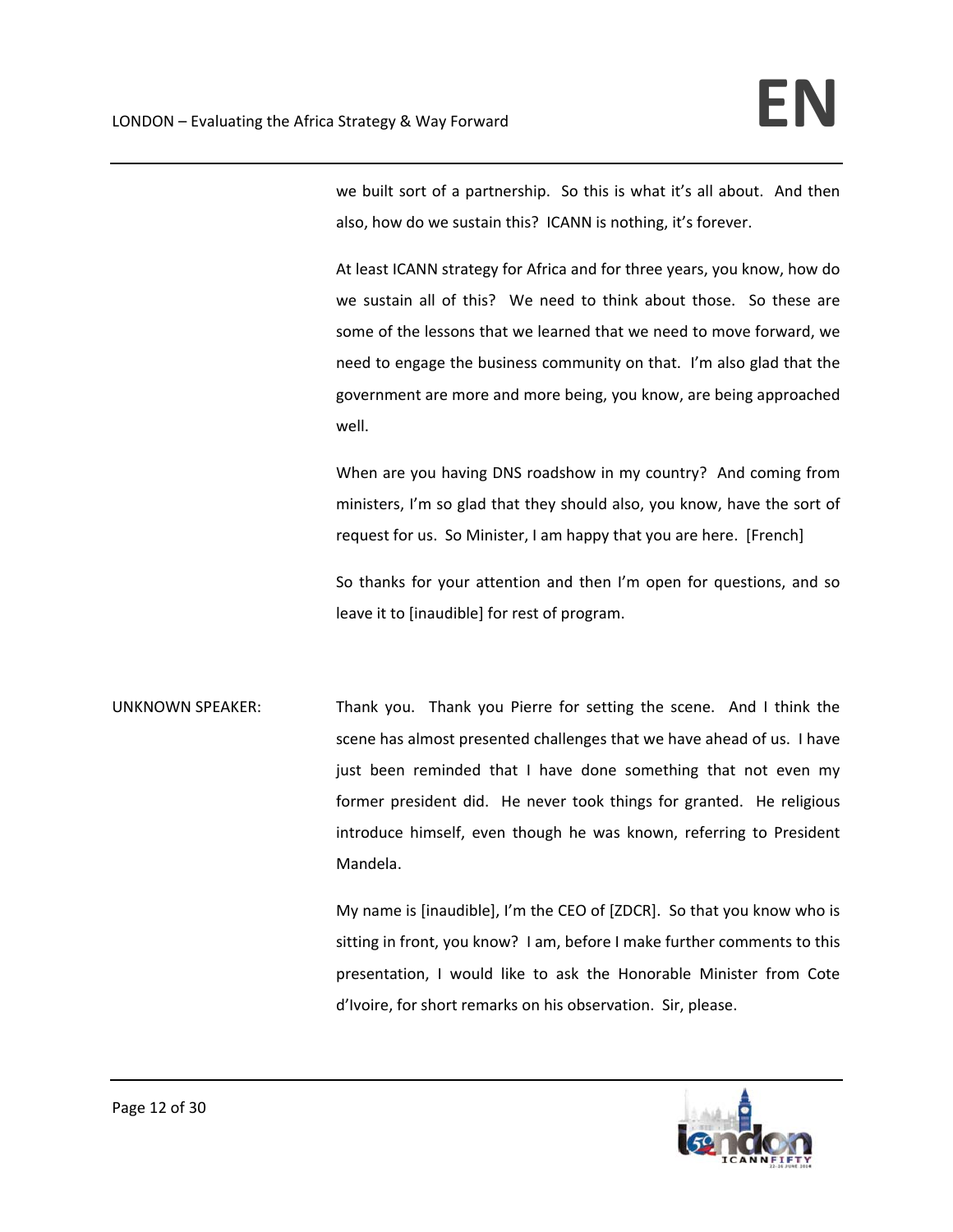MINISTER COTE D'IVOIRE: Thank you. Mr. [inaudible], ladies and gentlemen, all participants, I would like to start by thanking you for this opportunity that you gave me to communicate with you. And I would also like to congratulate you for the work that has been done in Africa, so that Africa might have a voice within the debates that are going on as far as the evolution of Internet governance.

> This outlook will be the outlook of our continent, that we will provide to adjust decisions that might be taken. I will speak briefly, because Mr. Dandjinou said a lot of things that I don't need to repeat, but that I agree with.

> But I would like to more specifically congratulate the whole ICANN team in Africa for the work that have done so far, and for the positive impulse that you give to do the development of the Internet on our continent. Africa, I believe, is where the continent where the progress of the Internet is most important and most visible over the next decade.

> This technology today transforms the world in a very deep manner, and will also transform our economies, our social life even more so then what is going on today. This is even more true for our African countries, for our developing countries. For African countries, these technologies represent true opportunity in order to accelerate economy growth, and to reduce poverty, and gaps in poverty.

> Each of our countries is creating an environment, an ecosystem, within which these technologies might be available to all. However, we must not ignore governance of the Internet. We must remain vigilant so that

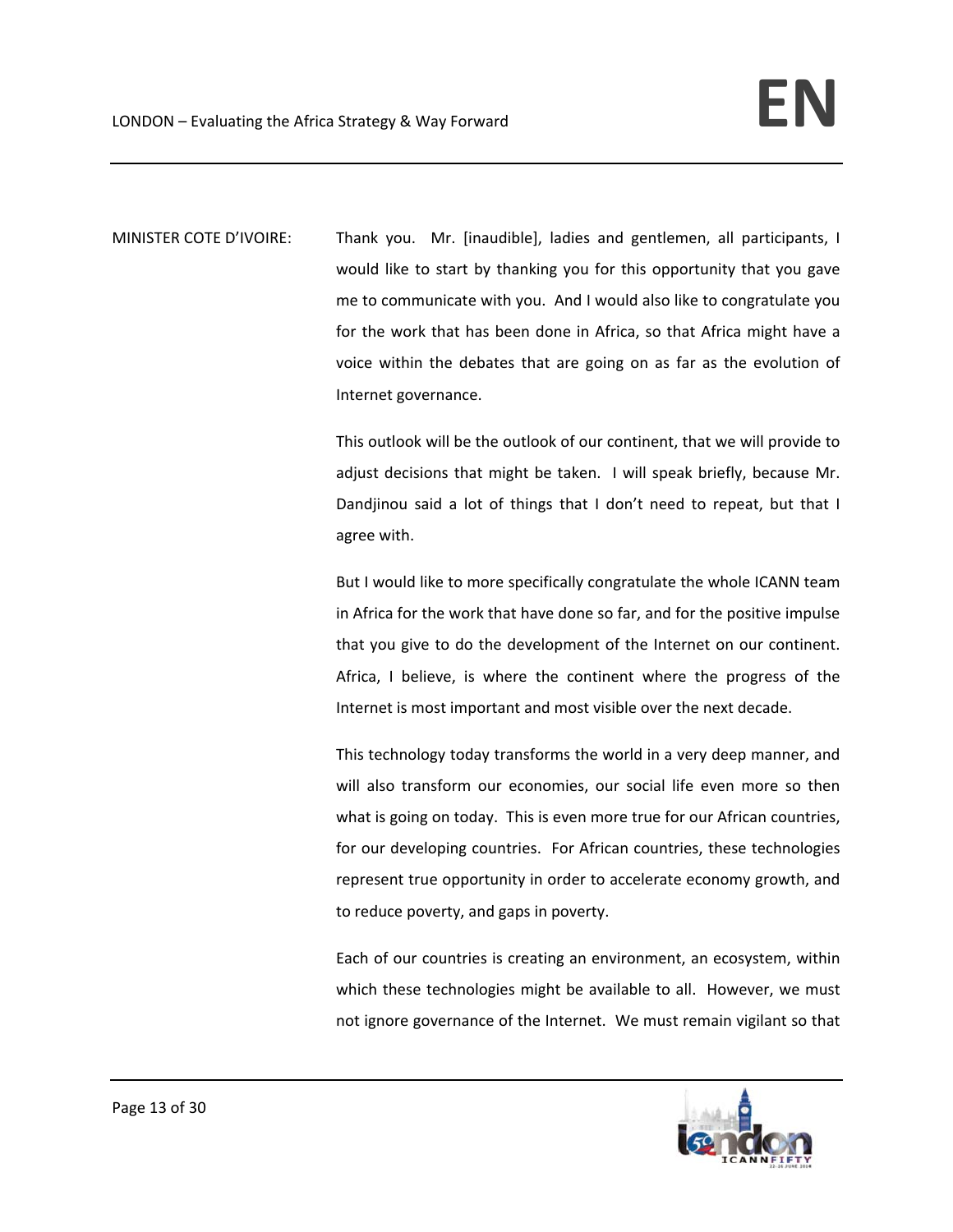these opportunities might remain opportunities. So that these opportunities might not become new means to spoil, maybe this is a strong word, but to spoil our countries.

The importance of Internet for the, for our countries means that we must be where decisions are made, so that our voice might be heard. And in my opinion, our voice must be coherent. Our voice must be concerted voice so that we might represent a majority of our countries. As far as Ivory Coast or Cote d'Ivoire is concerned, I would like to, without repeating what has been said yesterday, would like to remind you of a few principles that I think are important.

The Internet that today is a good for all of humanity, might remain a tool that is governed at a global level, a tool that is globally managed. It has been said, I think it has been said on several occasions, that the Internet belongs to all. So, this means that all need to contribute to Internet governance. I think that is natural, in order to keep developing and having a good impact on our population, governance must be equitable and democratic, open and transparent.

We need to make sure that other countries might not have more say in this governance. This is something that is necessary so that our populations might benefit from all the good that the Internet represents. Also certain general principles might need to be recommended to states, and the states must still keep their liberties.

We are not going to censor. We are not going to control. However, each state has its own specificity, and this governance of the Internet needs to take into account the needs that are specific to our

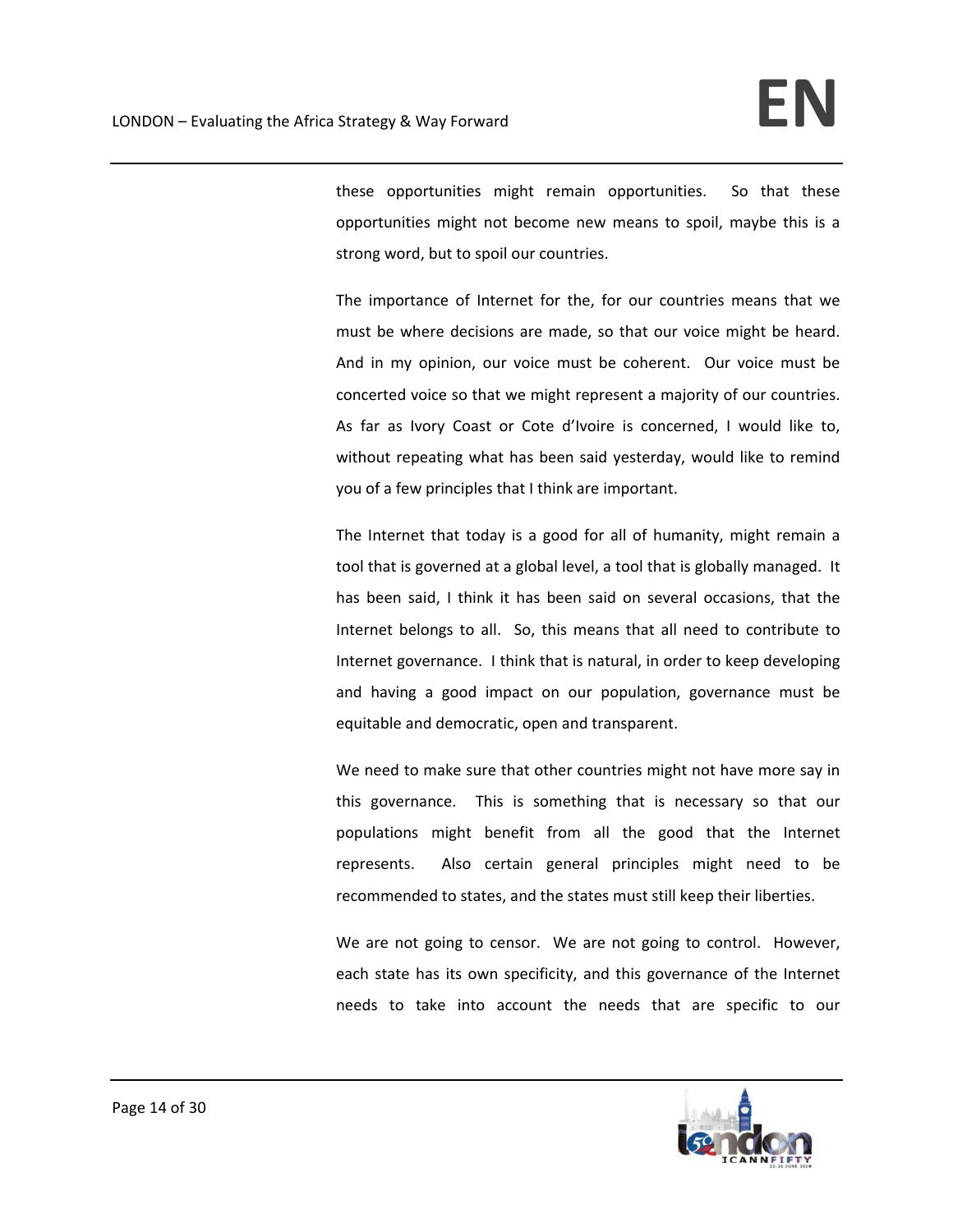populations. So all in all, we agree with the general principles that have been mentioned yesterday, at NetMundial in 2014.

As far as we are concerned, governance for African countries needs to make sure that our culture is kept. That the development of our countries is protected. That education and health are protected, and of course, there are more things that we could add to this list. A collective vision could be defined and adapted by our heads of state, through the African Union.

It could also be adopted at a regional level, through each of our organizations, through all of the different organizations that we have, north, south, east, and west. And I would also add the necessity to work together so that we might take into account the differences that exist.

I would like also to, and that I can't on ICANN, on ICANN Africa more specifically, and I hope that they will facilitate what I just mentioned. Cote d'Ivoire is there to support the work that has been done, and to support all of the communication. Thank you very much for this opportunity.

UNKNOWN SPEAKER: Thank you Minister for your words of support. We really appreciate that. And as we proceed, I would also want to recognize my colleagues that are, if I don't do this I will be held responsible, so when you go back to Africa, the AUC representative here, Mr. [inaudible]. Thank you sir. Thank you for joining us.

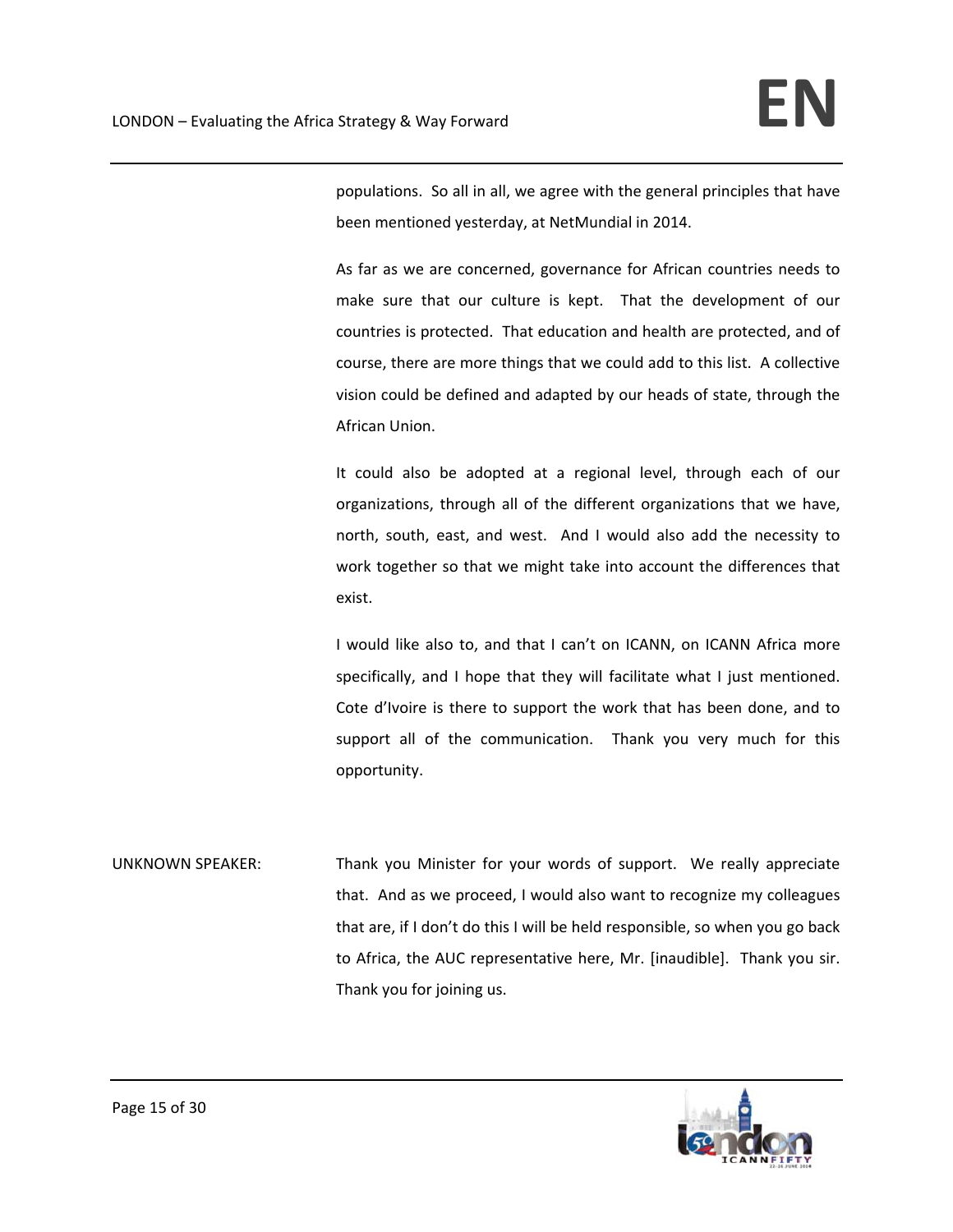And of course, the [Net Arp] representative. Dr. [inaudible]. He was here, I saw him briefly. Yeah, he's still in the room somewhere here. And yeah, we do recognize you. And all of you, my colleagues. And if there is anybody that I have left out, but I know on the continent AUC, I would have been in trouble.

As we prepare for the panelists, I think if I were to share two things around the strategy for Africa. Pierre had raised the [inaudible] platform, is the challenge of how best we can grow the ccTLDs. And we have a huge growing population of 1.3 billion, and a lot of things that are happening around the growth of the domain names on the continent does not reflect very closely.

And some of the opportunities that we need to consider in growing the registrations would be the establishment of a shared service platform, whereby the smallest of the ccTLDs can be connected into a platform that would make all of the services available and equally transform them from a legal system into an EPP system.

And we feel that in that way, we'll be able to immediately grow that market, and this is no silver bullet anyway, but it is something that has been proven to result in positive numbers, or positive growth. The other thing that the continent needs to look in very closely is the policies.

Some of our policies are not friendly for the ease and growth of registrations, and they are not allowing for external companies or companies that are not registered in countries to open in that space. So we need to start off also by looking at the policies. Then the other

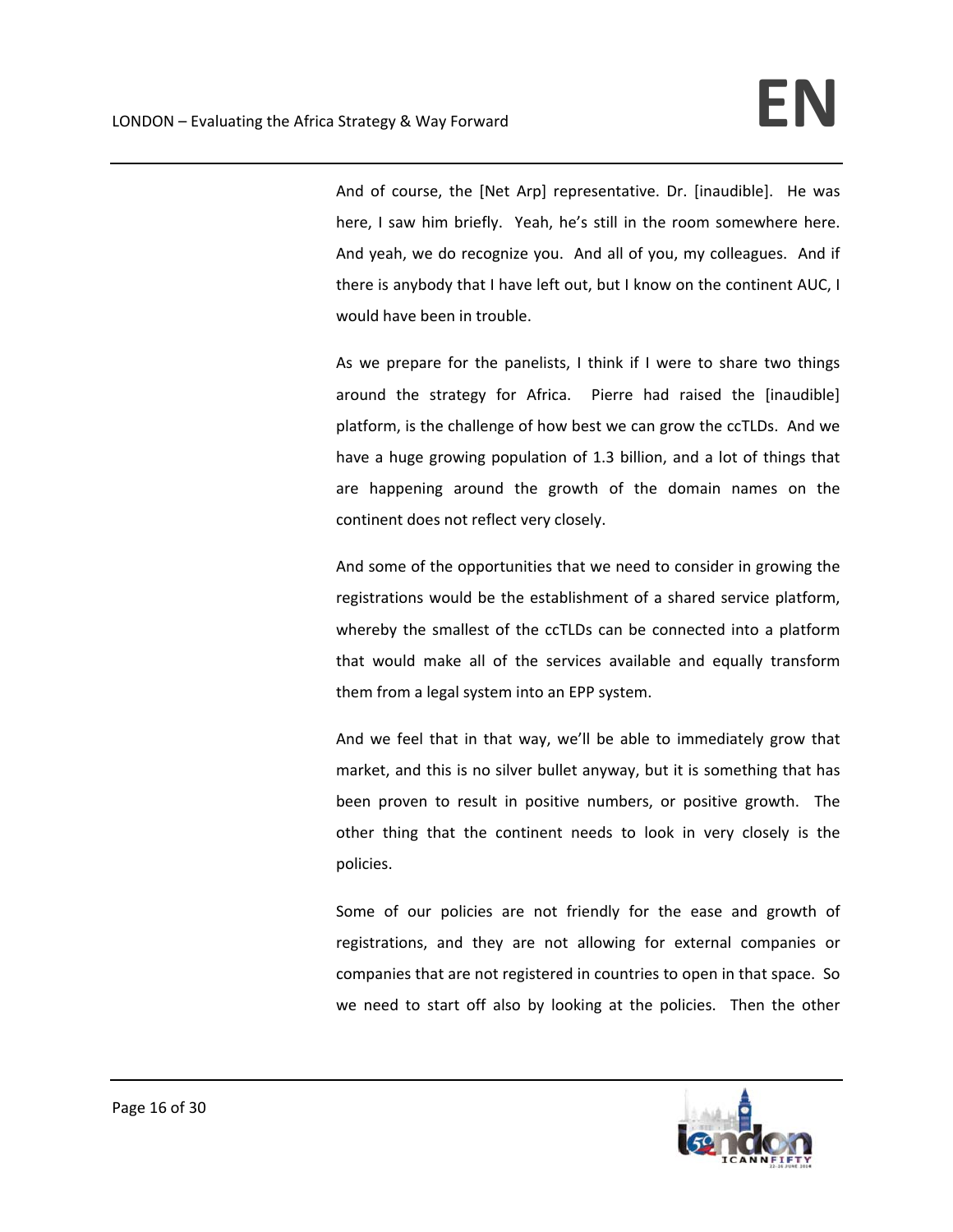issue, we need to take full advantage of how to make dot Africa work for us.

How to make the Africa Foundation work for us as a continent. And this is one of the things that we have in our hands today. Dot Africa, when it becomes a reality, will also be [inaudible], a foundation, and how best will that foundation be utilized to grow this African market, and to make it a positive input to the African strategy.

On that note, I would like to invite my colleagues, and I will start with ladies first, [inaudible] please, if you are to give us your remarks, five minutes. Thank you.

UNKNOWN SPEAKER: Thank you. And good day all. Thank you Pierre for the updates. I'll start by saying… Starting from the positive side that the outreach, that the group, the ICANN group in Africa had embarked on. They are yielding positive results. First is that awareness is being created, in terms of businesses knowing that there is business in the domain name business.

> Secondly, [Pier] after talking with my minister, changed a lot of attitude towards Internet governance forum and ICANN programs, and she is now very much interested in what to be done and how we can grow the DNS industry in Nigeria. In terms of outreach, there are two areas I want to look at.

> For us, in Africa, to know about ICANN and for ICANN to reach the un‐ reached in Africa. So there are two prongs. So we need to get it right, that if ICANN should support what Africa is doing in terms of outreach

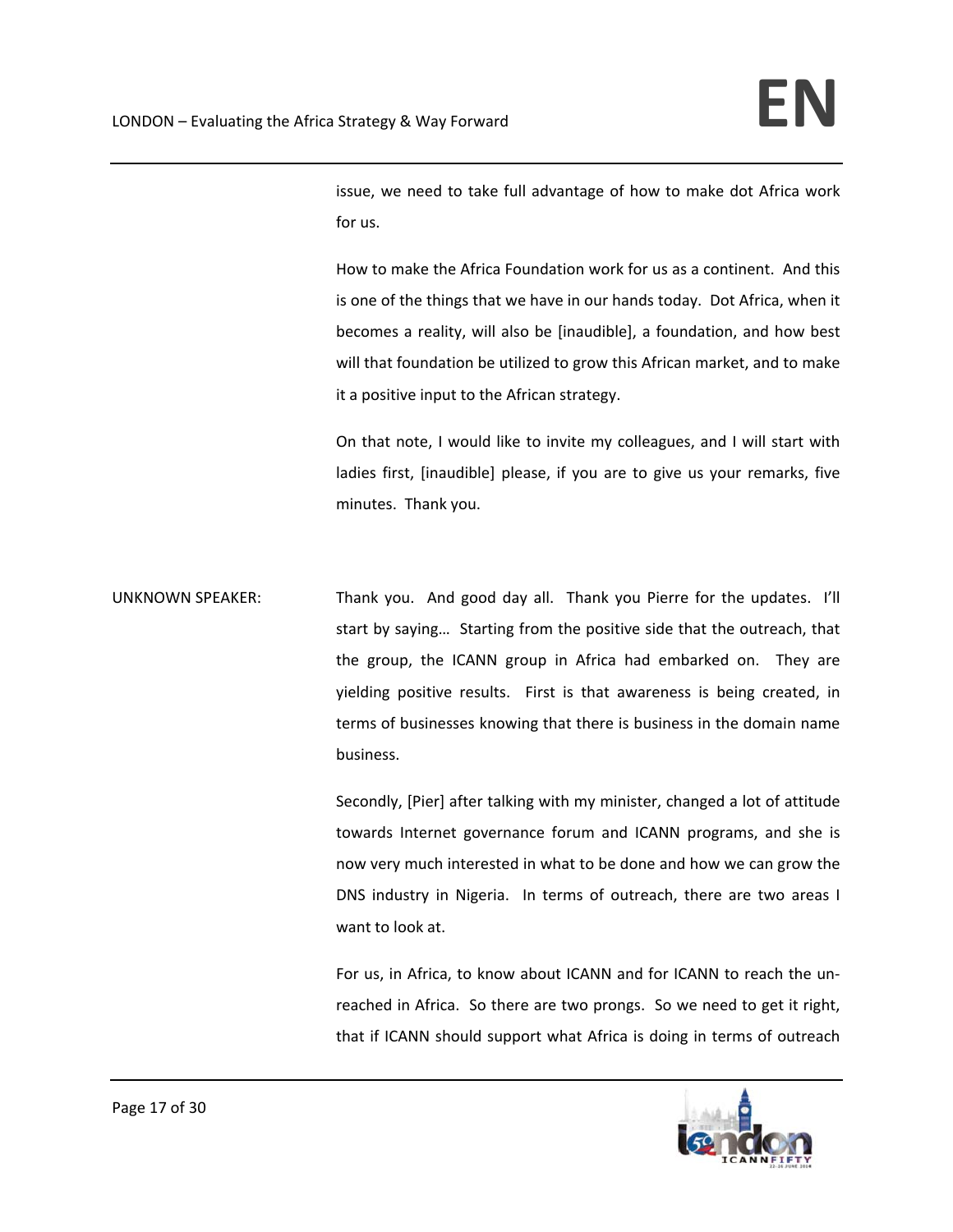at the national level, and the sub‐regional level, and at regional level. In Africa we have the national IGF, we have the sub‐regional, like the West African IGF, East African IGF, and then we have the continental IGF, which is being promoted by AUC and ECE, with the support of [Net Par], other African countries.

So, that would take the much needed communication to add people if we continue to have ICANN support. I was listening to Fadi from ccNSO meeting with the Board, and he was saying that, he said this is zero, a freeze on spending for 2015. And I don't know how we're going to carry out this outreach without proper budgeting, or no budgeting for Africa in particular.

I don't know if you can freeze other countries, I mean other regions. I think Africa needs the budget to be able to do what we need to do. We have about 54 countries or 53 countries, you'll correct me if I'm wrong. And not all of them know about the domain name industry. Not all of them about what the transition, ICANN transition, I mean the IANA transition is all about.

Not all of them know about the NTIA letters. So we need to communicate that, and the charge is whatever you can to get to do that, I don't know. So if we do that, then we need the support from the ICANN. Collaboration and partnership. We already have platforms in Africa. We have the IAS is a good platform. We have the FATLD, is a good platform. We have the IGFs, they have good platforms for us to collaborate and partner with them, with ICANN.

And finally, I want to talk about participation. We in Nigeria, we've been trying to make sure that we are here in ICANN meetings without

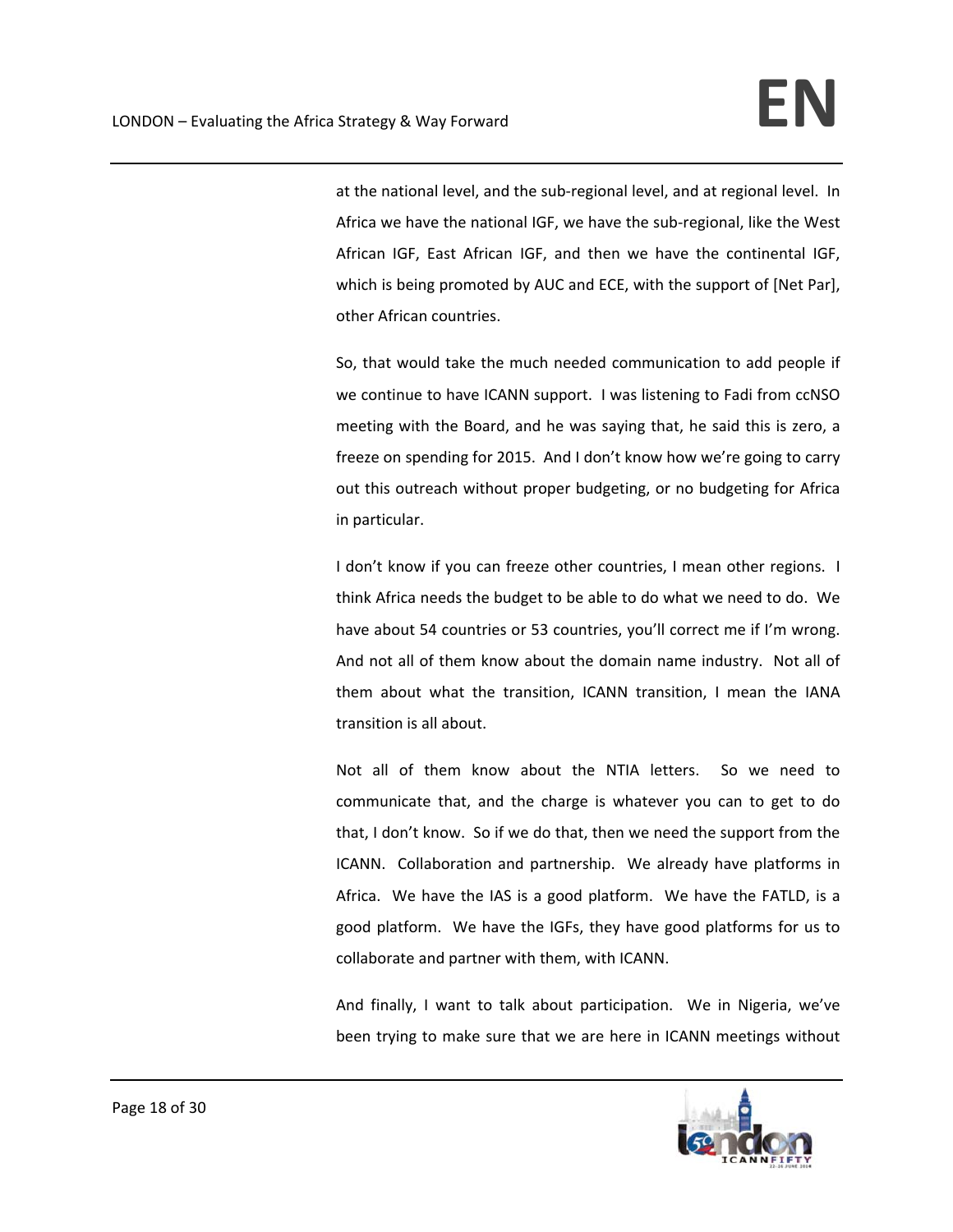being sponsored. And I want to challenge our members, if you know that there is a business, a domain name business, you can be here without being sponsored. I have some of my registrars here that have been coming, and some of them have become ICANN registered registrars now, at least two of them that are registrars from Nigeria, they become ICANN registrars.

So we should carry the message there. And we want to say that we should participate not only participate to be seen, we participate to be heard, and participate to contribute positively. If we can get our academia in to be able to do research, let's do that. Let's support that, and then we'll have enough contribution to ICANN process. Thank you very much. That's my intervention for now, I'll say more if I'm giving the opportunity.

UNKNOWN SPEAKER: Thank you for the short comment. I think there is a short comment that will be following, may I ask Doctor…

[TAREK]: Welcome Madame [inaudible]... here in our meeting in ICANN, our London meeting. I just wanted to correct the misunderstanding that might have happened. When you said Fadi said this morning that he is freezing the budget for the various activities, no.

> He is freezing the increase in the budget. So the budget is there, as it is in fiscal year 14, in fiscal year 15. So there is no increase, but to have the same amount that has been kept up, moving forward in fiscal year 14, in fiscal year 15 as well, and it has been approved by the Board. So I

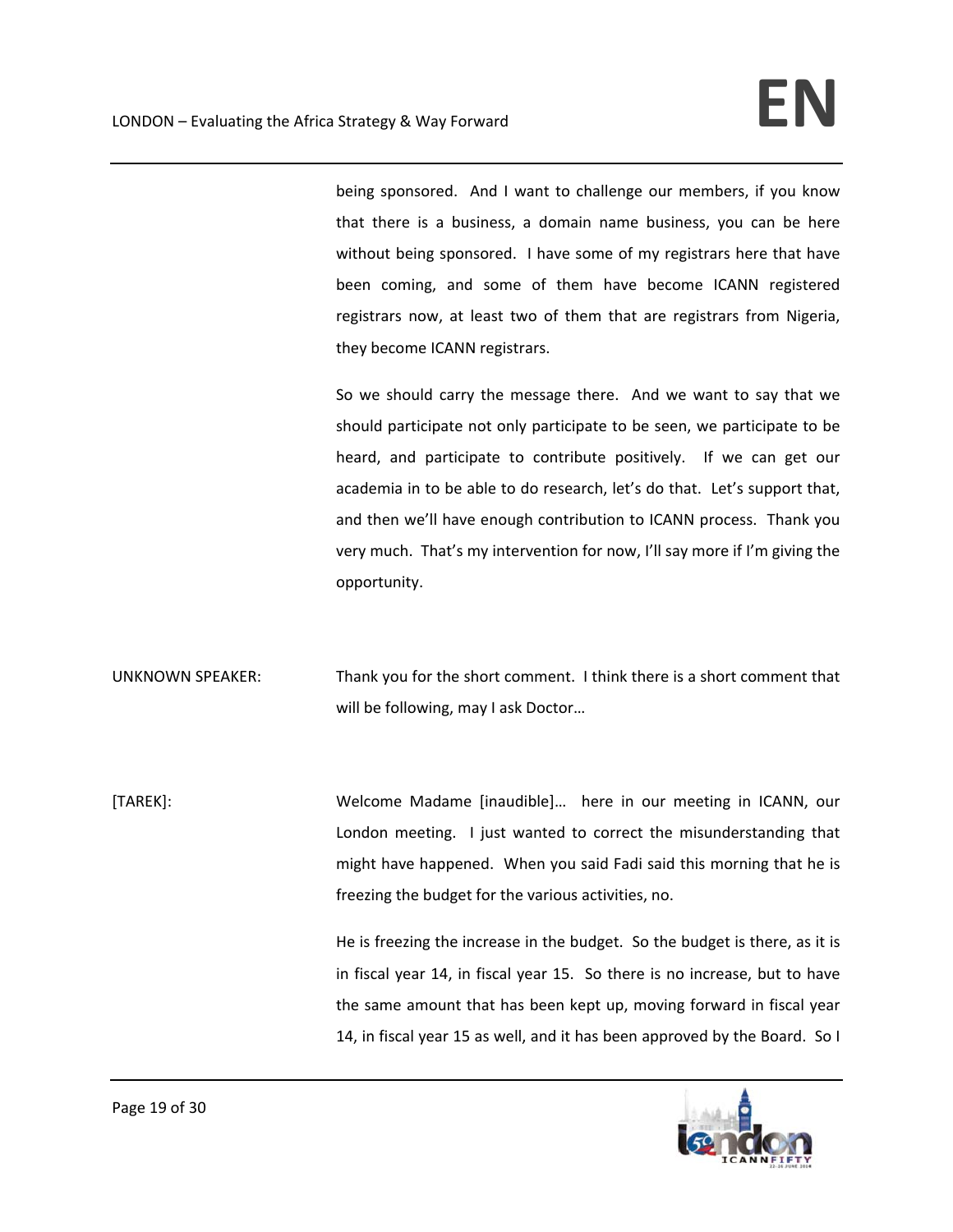just wanted to correct that so that no misunderstanding are happening, that the budget is freezing so there is no budget, no. Thank you.

UNKNOWN SPEAKER: Thank you, [Tarek]. And I will continue with our panel. And our next panelist will be, now I'll use age, Dr. [Nee].

DOCTOR [NEE]: Thank you very much Mr. Chairman. Actually I have very little to say, but to express my thanks and appreciation for the effort that it has taken to move this forward, and to thank, you know, the CO for his foresight and encouragement for us to develop this strategy.

> I happen to have, you know, been, you might say, the chairman of the drafting committee that consulted the community to develop this set of [inaudible]. And so I would really would like [Terek] and Pierre to convey to Fadi our sincere gratitude for this effort, and also to the Board for moving further forward. Now, normally, it's quite common for Africa to get discussed and forget, and so I'm equally pleased to see that we are trying to implement, and that makes me feel very happy that we've changed the tune and begin to do things actually on the ground.

> And that's also very good. But we should bear in mind the implementation takes some time, so we don't put undue expectations, including the budget issue as well. Implementation is much, much more time consuming effort requiring much more engagement. But if you engage properly, the attraction is much deeper, and as they saying goes, you get better footprints.

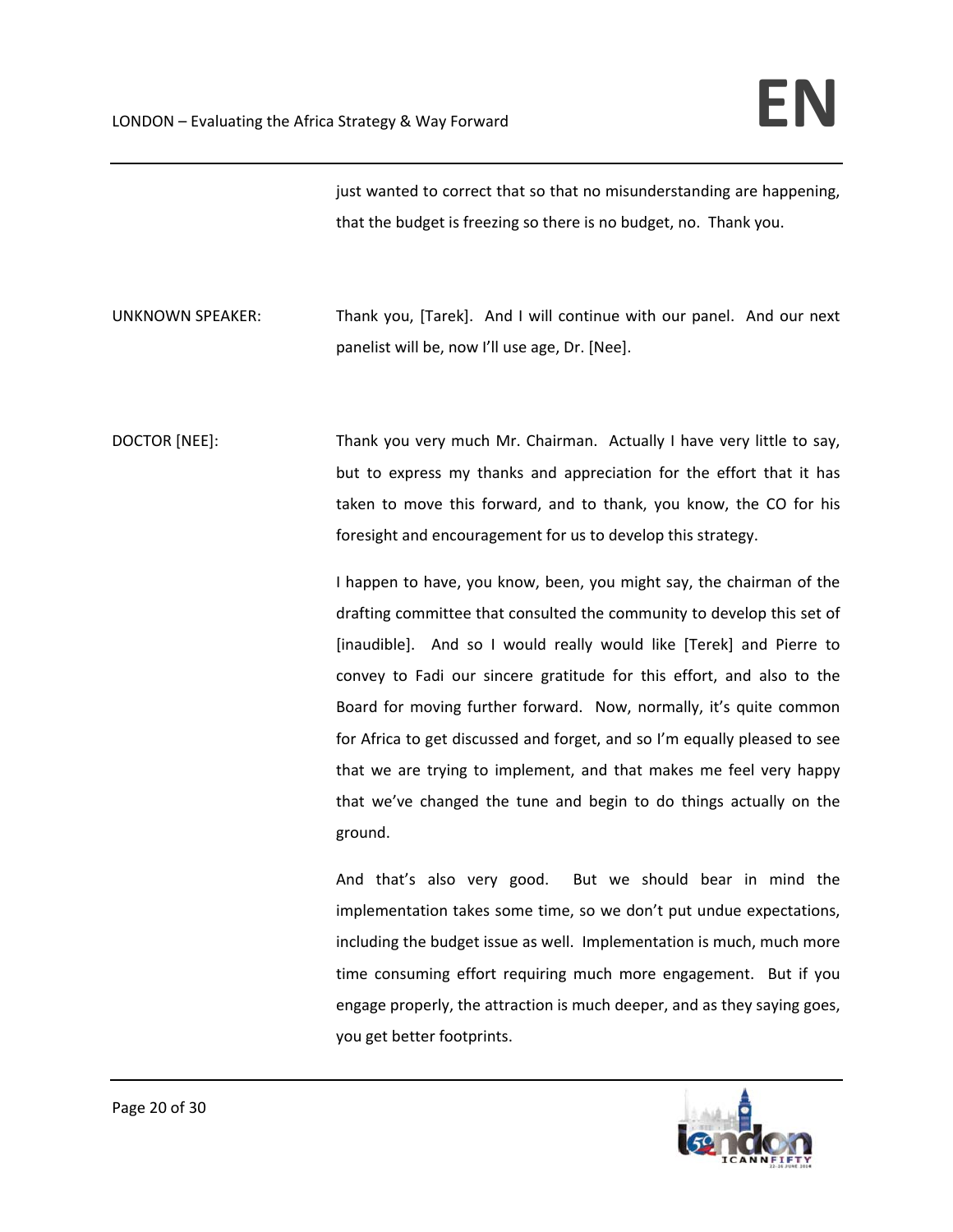So I'm looking for real deep footprints and I would like us to continue this process. One bit of advice regarding community dynamics, I think we are a community that has grown, and that's very successful. But we should also bear in mind that when you come into a community, you kind of let go of the, where you come from so to speak, if you are to volunteer properly.

And so we should bear in mind that as we come into a community, we should also use our difference to advantage, by helping to the [valuing] of differences, as opposed to having the differences polarize. So I'm actually challenging you to, you know, let this thing grow freely, and strongly, and in a very cooperative, and you might say, supportive role, for everyone, because there is only one Africa. Forget the countries, it's one Africa.

And forget the individual countries, it's one Africa. And if we can do that with respect to this strategy, we may surprise ourselves, the businesses and the opportunities we can create. In that light, I would also like to caution that in the multistakeholder environment, sometimes it's not clear who is doing what and so on. But at least one thing is clear, that we can't all be doing the same things, and at the same time, there are some which things happen, they actually implement things.

And so which we be mindful to pay attention to developing that side as well. Meaning, if all of us can discuss, but few cannot actually type commands to make things happen, we are hurting ourselves. So we need to also pay attention to building the technical capacity that can support the other policy areas, that we equally need.

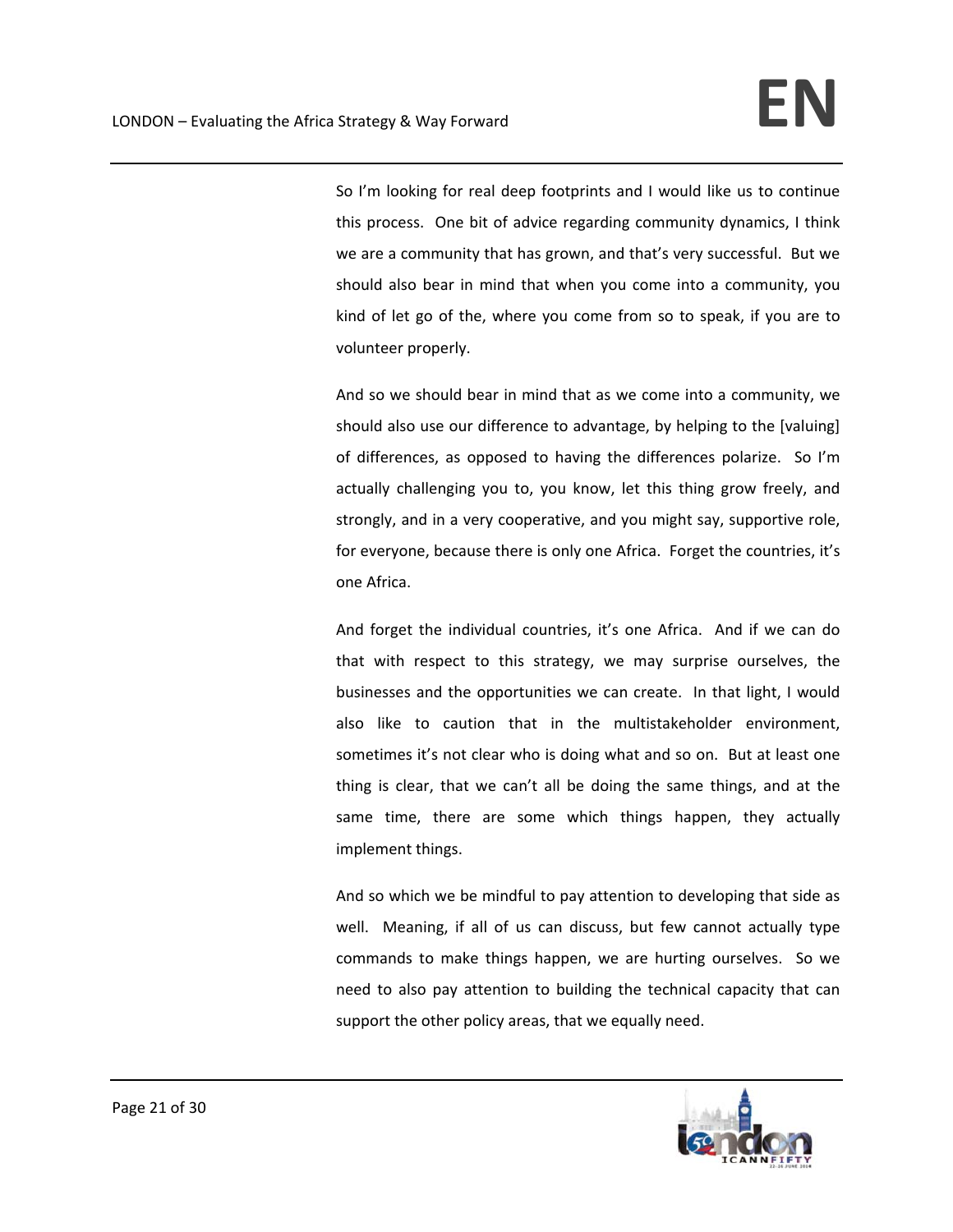So we need to find that balance, and if you can get that balance right, our community will become sustainable, businesses will emerge, and we would all be very successful. I thought I would just say that for now. Thank you very much.

- UNKNOWN SPEAKER: Thank you [inaudible] for the warm words of advice, we appreciate that. And yeah, Mohamed, please entertain us. Thank you.
- MOHAMED: Thank you Chairman. Well I think that I just want also to give the thanks to the organizer. But I will try to summarize, very quickly, input that needs to be taken into account. The first thing is, the African strategy has been developed by a core group of volunteers that just bring their [hurt], and their belief in Africa that we need to take ourselves, I mean the direction that we want to have.

And we come up with a document that was the reference for all of the region. And I think that [Tarek] already said that in the introduction. The African strategy was the difference for all other regions to start and to implement. Hopefully, we come out with some good ideas and implementation is going.

But if we look at the numbers, I just want to be clear that, if you look at the business of ICANN, there are two foots that, I mean, the domain name business and the IP addresses where some resources are coming out. All the other things are policy. So in the domain name business, if you look at what's going on there, is we have a ccTLD business and a

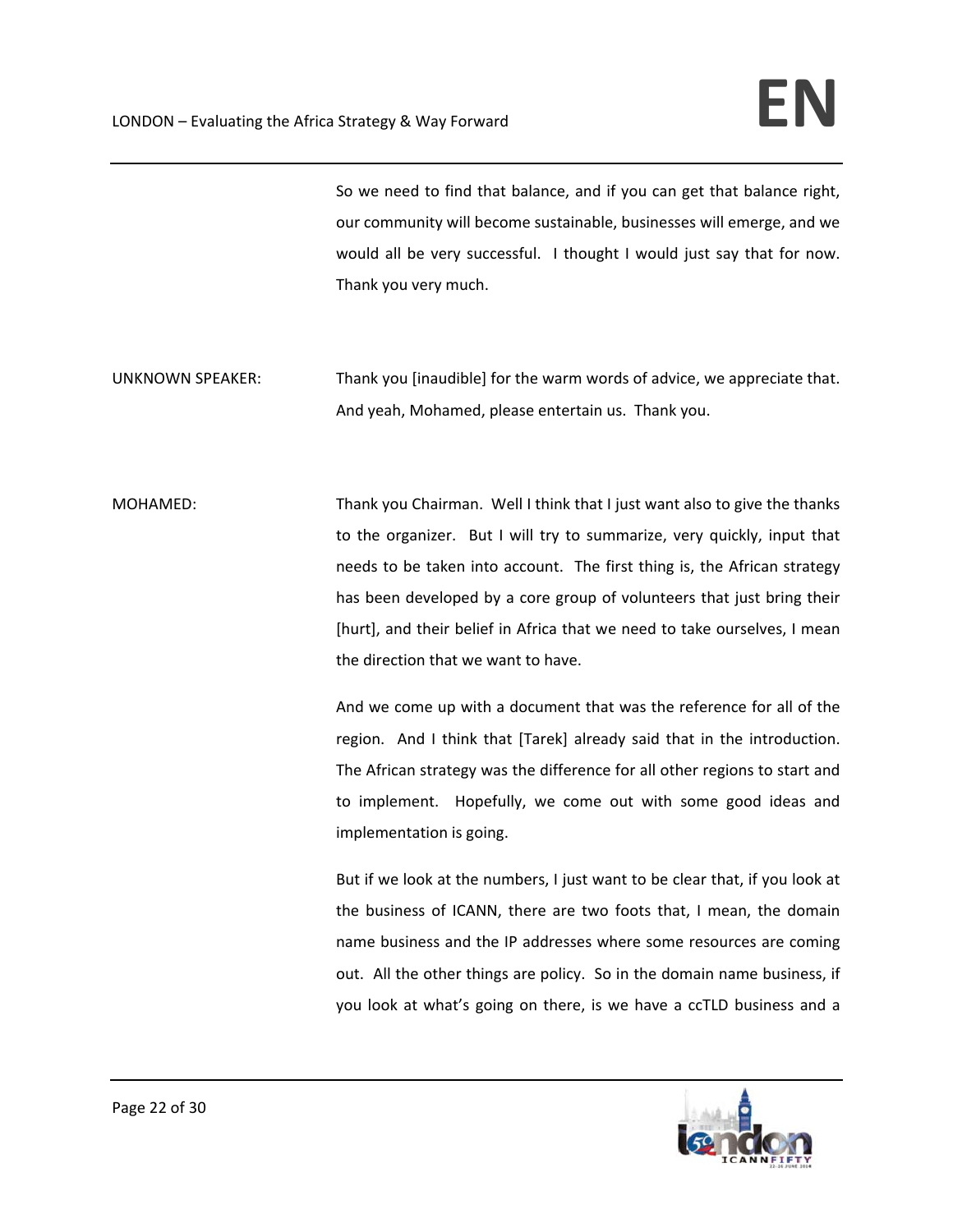gTLD. We don't want only to think that the whole business of the DNS is what only ccTLD.

Hopefully, we need to have a strong ccTLD baseline in Africa. We don't have that one. So AFTLD is doing a great job. They are trying to bring best practices and so forth. But there was area that really needed to be looking carefully. I just want to use one example. Do you know that, for example, when you register domain names in the database, there is an issue regarding where this data going to be stored?

And you have heard that the European Union, individually, many countries have object that they don't want the data to get out of the country. African Union has last month's, validate the cyber security document for the whole African framework. So it comes to see what is going to be the local implementation of this cyber security staff. And we see that, the discuss that we see in European countries, in US country, we did not have the chance to get the same areas developed within African countries.

So we really need to see how we're going to coordinate between the effort made by the African union, the African strategy, and the people who are the core partners around this, to make this environment with a better trust, because without trust, what we're going to have is a number of domain name registration, going to be very weak.

We only have seven registrar in Africa. Out of the three million domain names that we get worldwide, for example, we know that, I mean, half of these domain names from the… Let's say more than 60% is from the gTLD business. In this 60%, half percent of this is just managed by one registrar, Go Daddy. The other one just managing the whole.

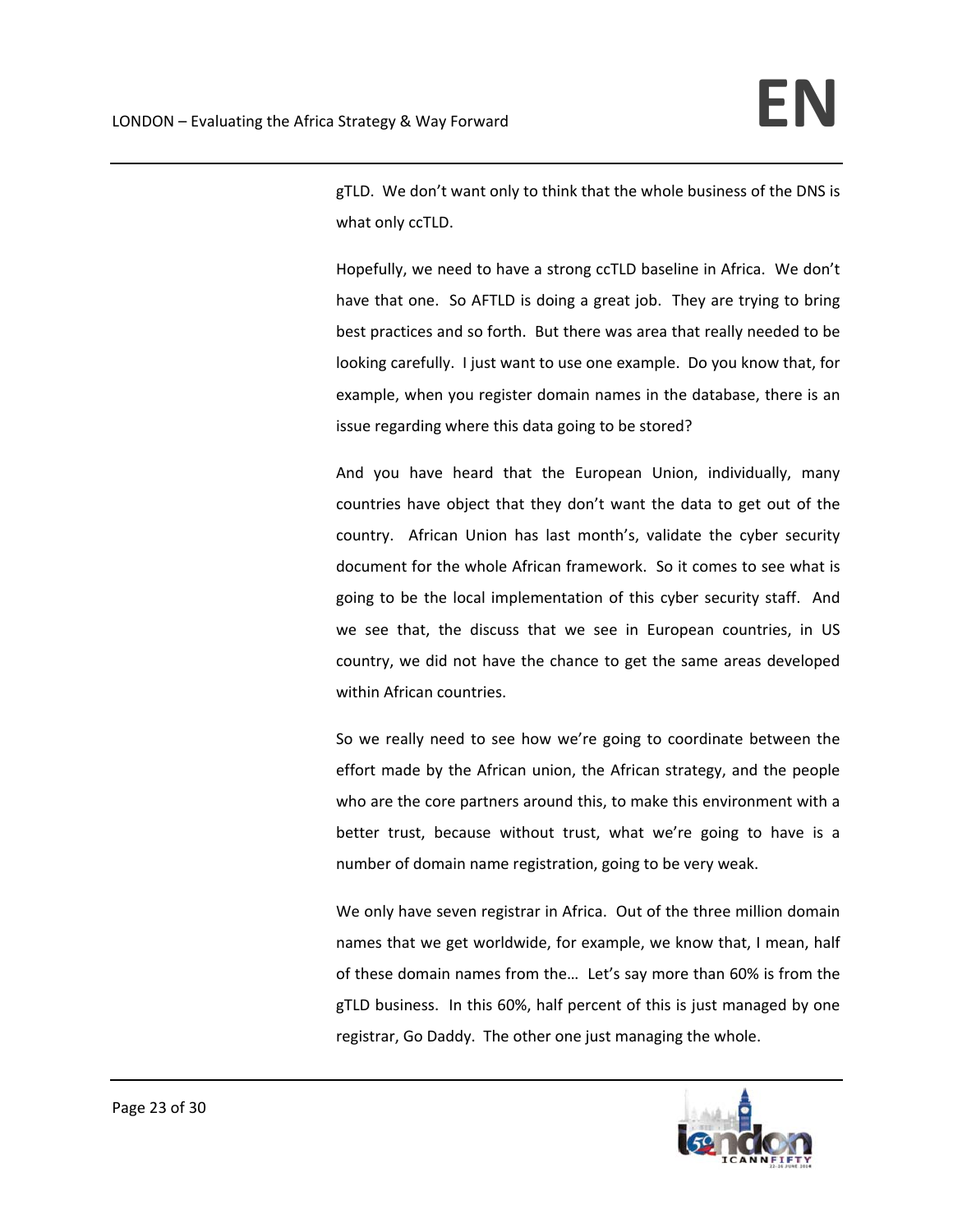What I'm trying to show you is, there is room for stimulation, there is room for businesses. We are just seeing this virtual development that we can make it happen, but if we don't stimulate it, I'm just recalling what [inaudible] was saying, domain names are not [inaudible].

I mean, people are not shooting themselves with domain names, they're not waking in the morning and saying, "I want to have my domain name before midday." No. We need to stimulate it, and it going to be content driven, and it going to be economy. In part of domain name have to be measured on the whole impact of the whole economy. This going be to e-commerce business, through the music industry, through the creative industry.

This is what we have to solve and we have to sell to the global world. We have our industry, laying down waiting for us to help them bring what they have to show, what they have to sell, what they have to share with the whole community. So I think that our job is, we as actors have to be, in a cooperative manner, to create ways to become, this DNS industry to become a real impact on the African economy. Thank you very much.

UNKNOWN SPEAKER: Okay. Thank you again to the panelists here. And now back to the floor here, if there are any questions on the remarks that were given by our panelists, [inaudible], Dr. [Nee], and Mohamed [inaudible]. Questions from the floor.

I'll start to my right and take four questions with you sir there please.

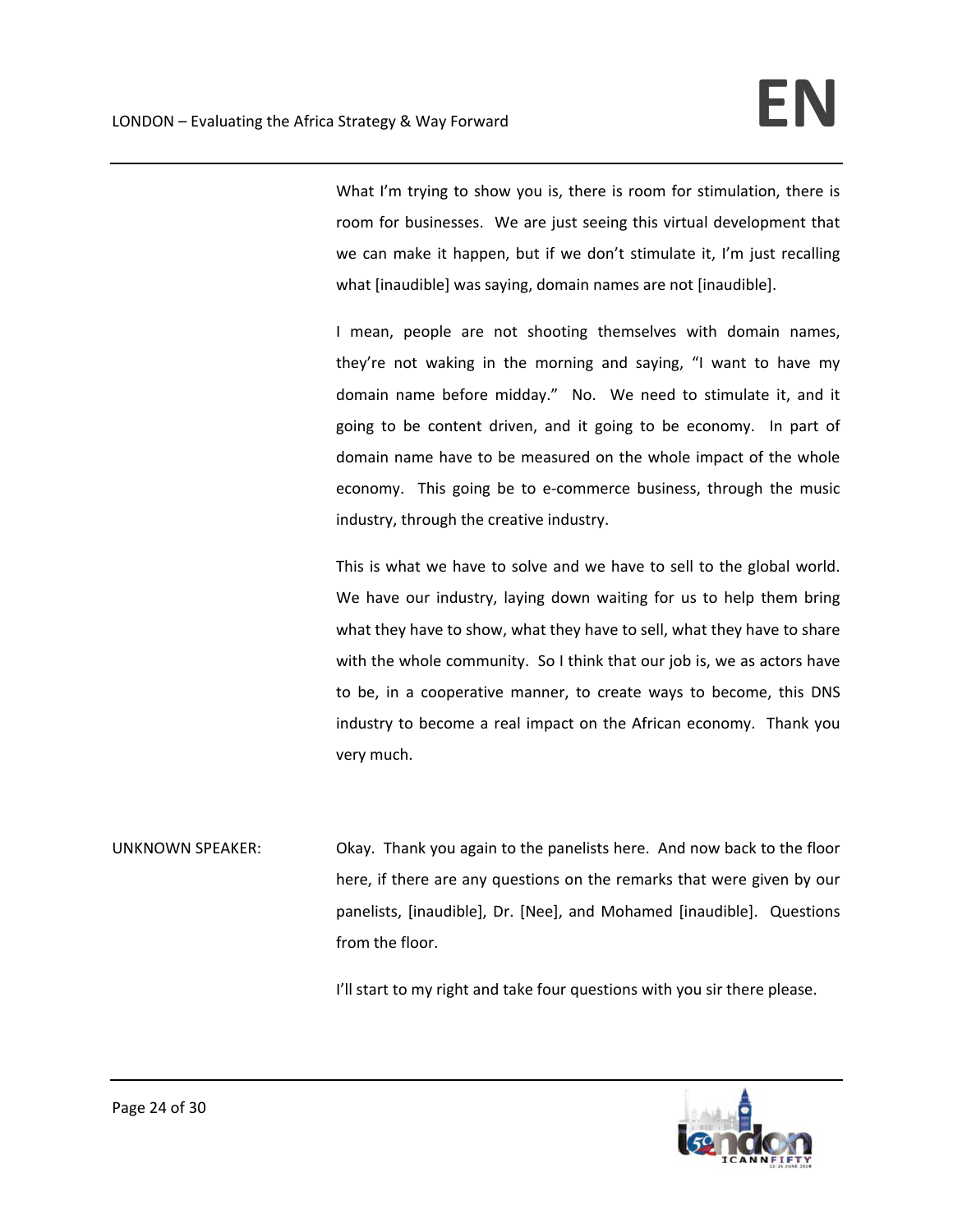UNKNOWN SPEAKER: Okay. It's not so much as a question as it is two comments that I think the panelists have discussed, that I think are very important. The first deals with how we expand the domain name market in Africa. And one of the assumptions of most registrars is access to a credit card. If you look at most websites for registrars, you get a place where you can select your domain names, and then a credit card gateway.

> Yet, we know that in the developing world, access to financial services is a serious problem. Very few people, in Africa, have credit cards, or bank cards, debit cards, those kinds of things. That's a big problem. How do we begin to modify the, you know, the basic model of a registrar to account for that?

> I mean, we have to think very creatively about that. Also even simple things like going across borders. If you want to register a domain name with a, let's say a Senegalese registrar, who has got a nice website, and you're in a Cameroon, how do you transfer the funds?

> I mean, that's an issue, structural issue of Africa as a whole. We've got to think a bit creatively about that, because that is really our market, is a lot of those people who are out there, who don't have the formal access to these kinds of services.

UNKNOWN SPEAKER: [Sorry] colleagues. I'm going to try and push you, if we can be very brief. We have another team that needs to be coming in, even though they took 10 minutes off of our time early on, 10 to 17 minutes, so let's try and push so that we can leave in the next 10 minutes. Thank you. The next question and then we'll come back to you sir.

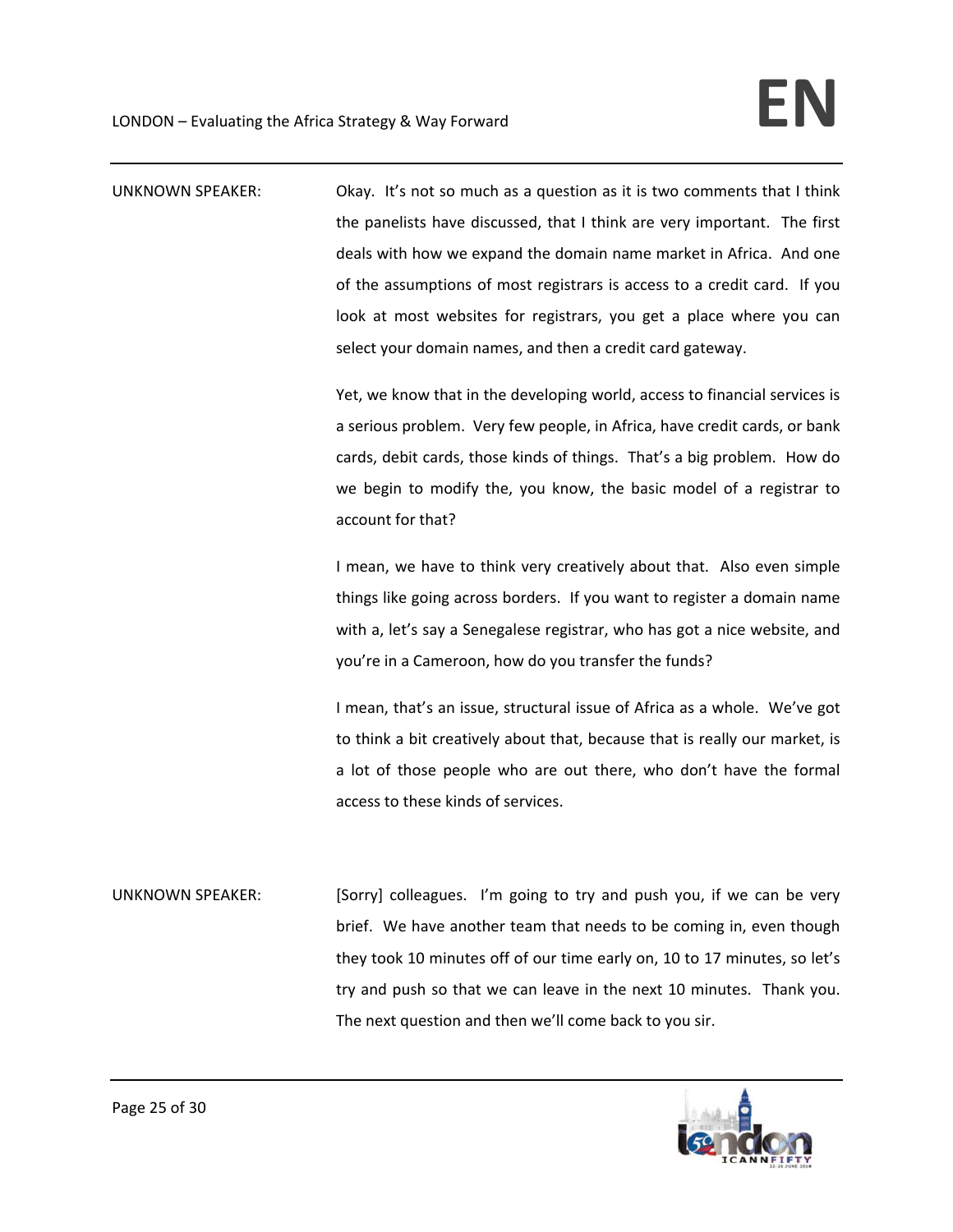We'll take a batch of four questions, then we'll take responses. Thank you.

PASTOR PETERS: Just a quick observation. My name is Pastor Peters, I'm [inaudible]...of [inaudible] across the borders. Yeah, in the course of the progress reports, I mean, all that was mentioned and referred to us to do with the business community, but no reference was made to activities or programs that the objective was involving the Internet end users.

> So and then we know that they constitute a block of the oil that drives the Internet. So, my question is, what is the African... What are we doing towards that? And also, this is my first meeting with this group, what [inaudible] five years now. So but, I also want to say that I think it is also good that this body also interacts and work strongly with the Civil Society group within Africa, not just the registrars, the cc… [Inaudible] but also effective, if you are also engaged with the [inaudible] or the grassroots. Thank you very much.

UNKNOWN SPEAKER: [French] ...oh yes, sorry. We have to start, we should start taking the approach should be local, national, and as you, as we said, as the Minister said, we should have a voice, we should be together, and we should go to the basics. And countries, like we said, who, the African countries who have not understood the ICANN in general, start now.

> That we should do some outreach, a very strong outreach, at a local level. There is a lady who talked earlier, I'm sorry I did not remember your name, but it's a question of money, and strategy clear. How can

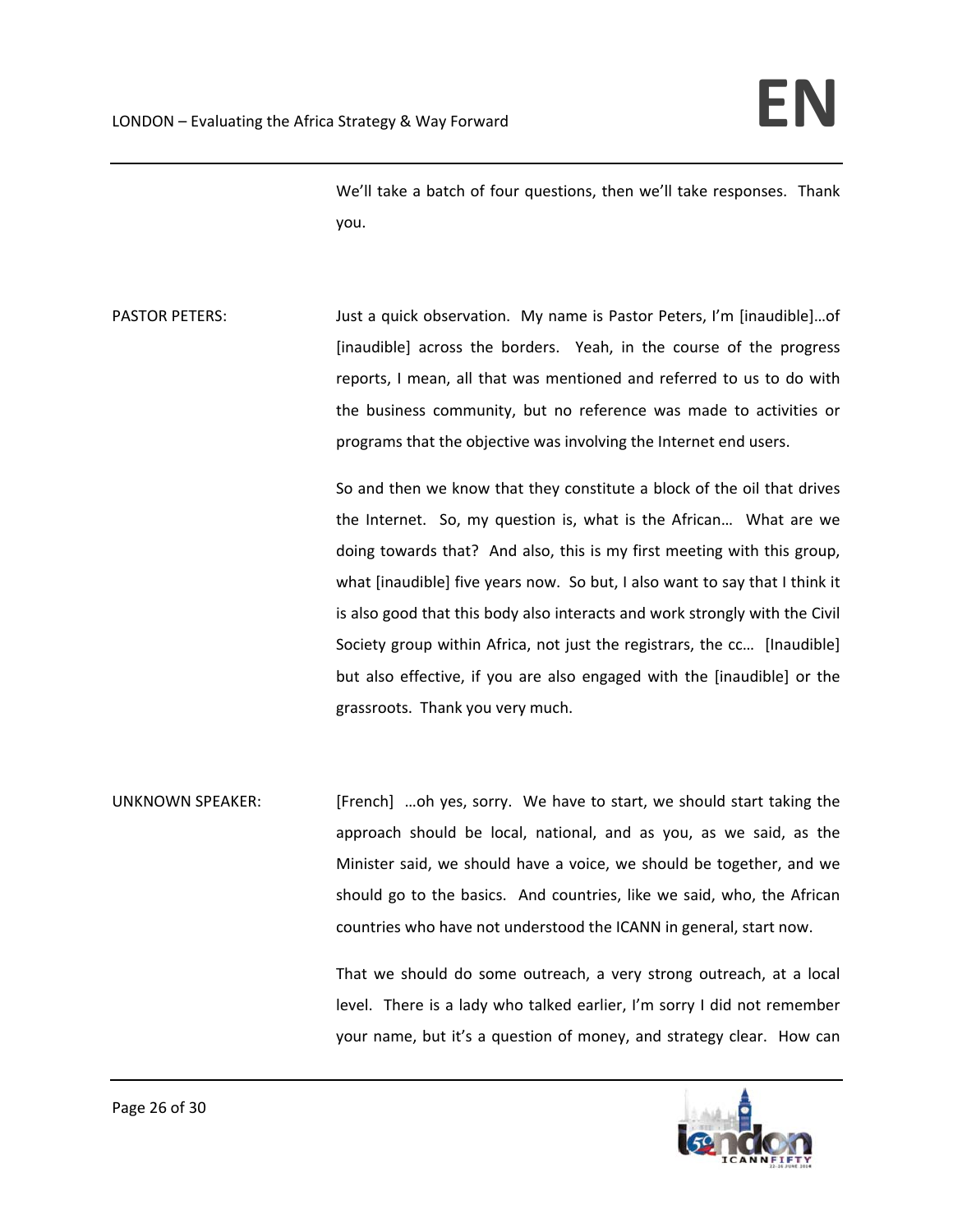we participate ourselves with our [inaudible], and so we could bring our contribution and our brand, African brand, to be able to impose, and to have our word, to be able to say something.

You know, with mobility, with mobiles now, and with 90% of mobile telephones, Internet, today we are working on the back board everywhere. All of this is not consequences on the Internet space, of the use of domain names. What I say, in summary, is to do some outreach at a region level. Thank you.

UNKNOWN SPEAKER: Then we take responses, then we…

UNKNOWN SPEAKER: [Inaudible]. I have listened carefully to what has been said here. And as a consumer, because I come from the consumer end user, I think a set guy, I'm a bit dubious because you people stop at the industry level, but I think the industry in Africa can be stimulated, if you stimulate the market.

> And that's one thing. And secondly, as has been said, the market today is Africa is through mobile things, and I think this approach we have, you have to see through best practices. Like today in East Africa, Kenya mainly, the problem of the finance, you know, card usage is important. So maybe this has to be seen, how to push in other countries because it's true. I mean, the registers, how will they have the market without that?

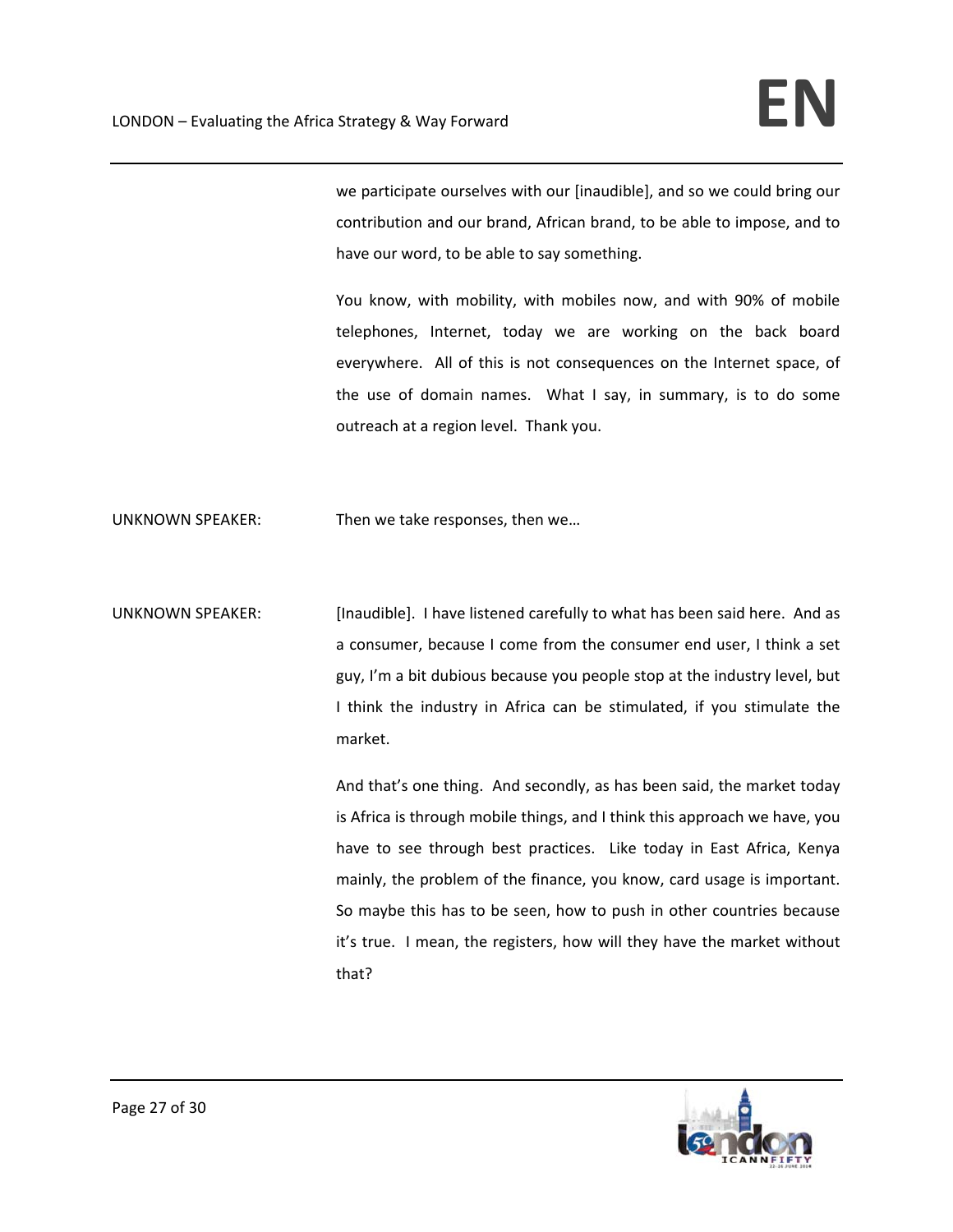But what I'm afraid of is, through some speeches here, if our government will be caught in ideological debates on national, you know, influence, and then we end users will be caught in this, and it will be a whole bureaucratic thing. We need more freedom, I think. I think if today we benefit of something in Africa, it's because there has been more freedom, maybe there was a country there, but the country, fortunately, I believe it has respected the freedom to create, to push, then if we have 20 or 50 or 60 governments they are trained to [inaudible], or something that they cannot control.

So this is…

UNKNOWN SPEAKER: Sorry, yes.

UNKNOWN SPEAKER: [French] Thank you to Pierre for the presentation that you did. I have two comments. The first concern, the indicators that were given to us. And really, sincerely, I do not know if we should be satisfied with it, these indicators, or maybe ask ourselves some questions. I would have been more comfortable with these indicators if I had known the objectives of the strategy better, the actual situation, and also what's left to be caught.

> In fact, we have a situation that doesn't move. Maybe it's satisfactory for everybody's vision, but I think that we should be able to, at this stage, we should be able to appreciate the [inaudible] the situation when it comes to the implementation of the strategy. That's my first one. Second point, well I'm completely in agreement with Mohamed,

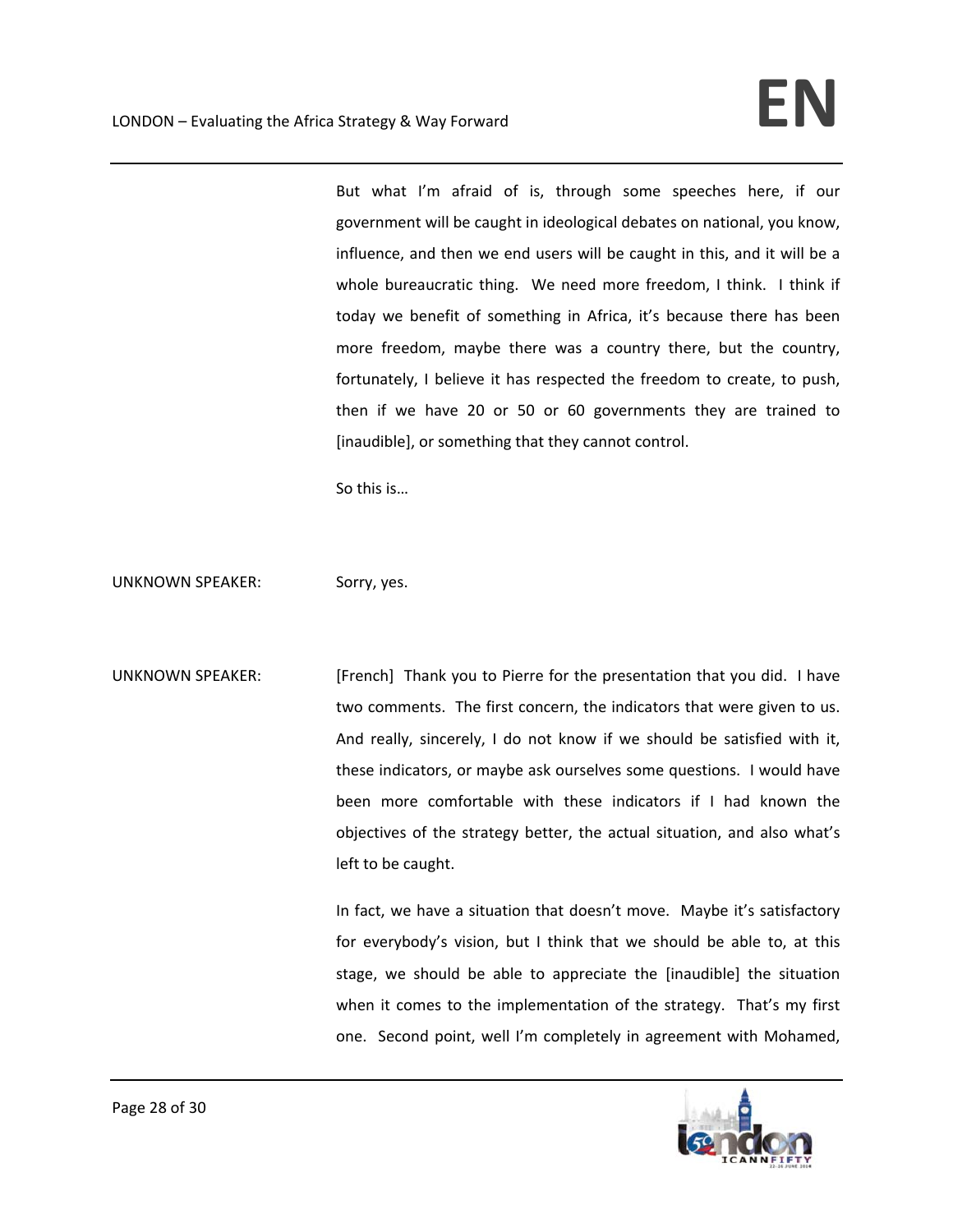when it comes to the implementation and the impact, how can we measure?

In fact, we're not going to wake up every morning and say, "How many domain names do we have?" We need to find out how we can transform Africa, how we can bring more new application, and the impact could be on Africa and Africans.

[French]

UNKNOWN SPEAKER: …please, you need to be addressing your concerns via the chat here, the audience here. Can you give us another few minutes to wind off? Respectfully, we did not walk into the room whilst you were in your session. We would appreciate that you respect us to wind down, and then we will allow you to continue with your meeting.

Yes please, allow us another minute to close.

- UNKNOWN SPEAKER: Quickly, quickly, the new speaker. The IGF platform that man, the lady talked about, seems to be very appropriate.
- UNKNOWN SPEAKER: …problem. I do not think we are going to be able to conclude properly. I think the time allocated in between sessions is not appropriate, and will always create problems. We were in a similar situation last year, if I recall. We were pushed out of a room. We cannot be in an incident, we